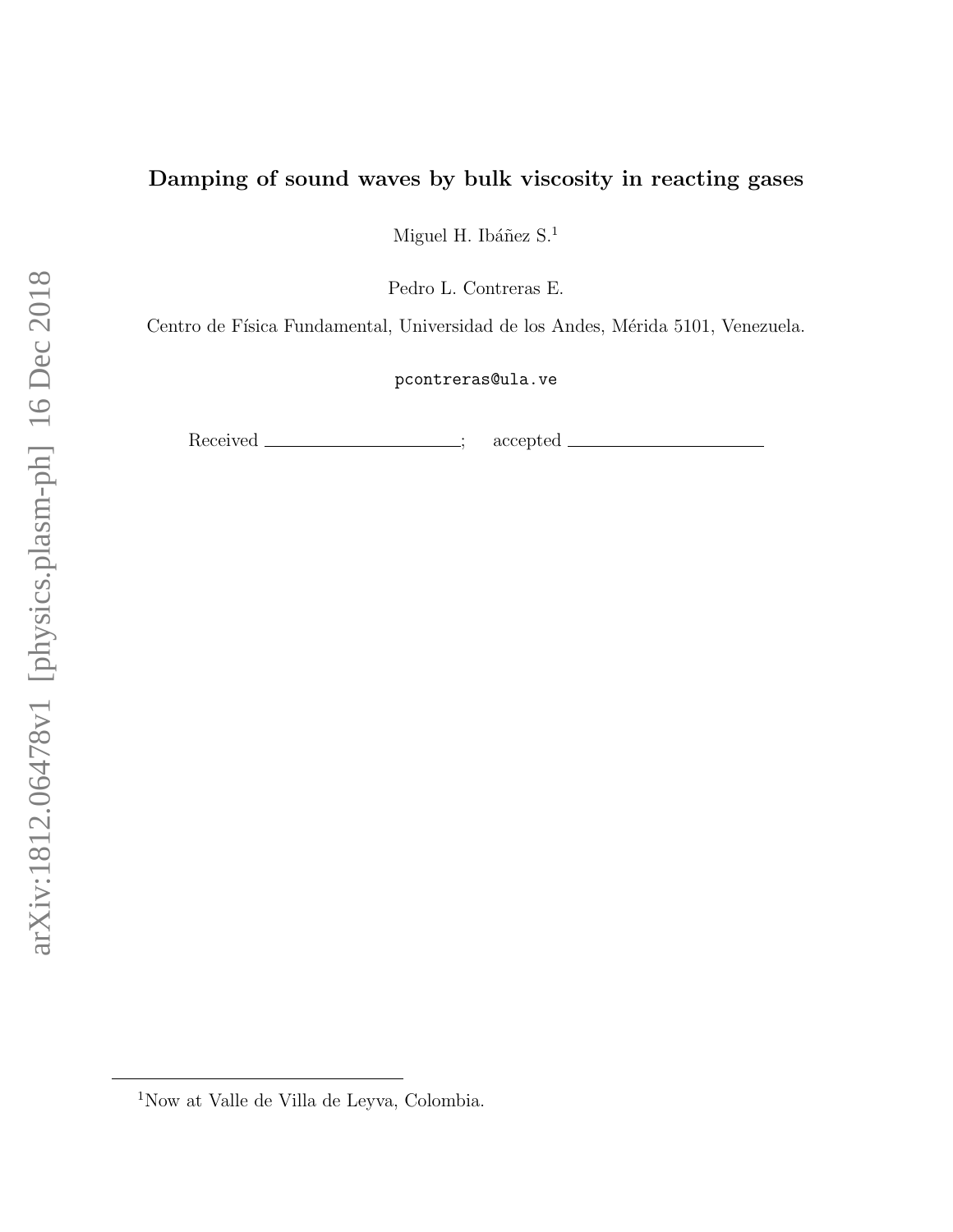## ABSTRACT

The very long standing problem of sound waves propagation in fluids is reexamined. In particular, from the analysis of the wave damping in reacting gases following the work of Einsten [\(20\)](#page-16-0), it is found that the damping due to the chemical reactions occurs nonetheless the second (bulk) viscosity introduced by Landau & Lifshitz [\(1987\)](#page-17-0) is zero. The simple but important case of a recombining Hydrogen plasma is examined.

Subject headings: Viscosity, sound waves, damping, Hydrogen plasma, reacting gas.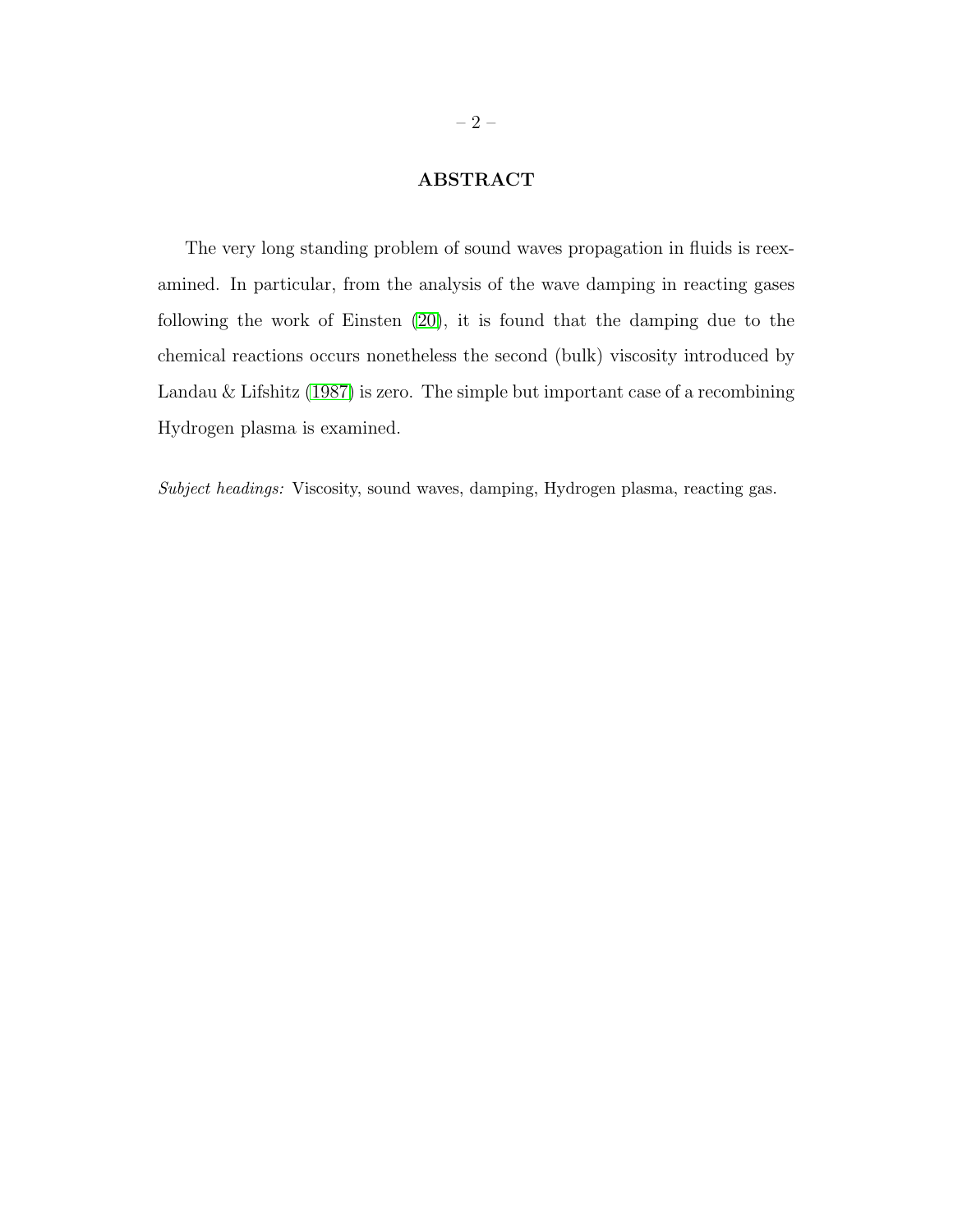## 1. Introduction

Propagation of disturbances, in particular sound waves in hypothetical equilibrium fluids has been researched since the pioneer works  $(25; 20; 17; 20; 19)$  $(25; 20; 17; 20; 19)$  $(25; 20; 17; 20; 19)$  $(25; 20; 17; 20; 19)$  $(25; 20; 17; 20; 19)$  and their main characteristics have been well established, i.e. waves propagate with certain velocity, and are damped by the irreversible processes say viscosities, thermal conduction and chemical reactions. Landau & Lifshitz [\(1987\)](#page-17-0) introduce a bulk (second) viscosity coefficient  $\zeta$  in the equation of motion for accounting the dissipation of energy due to compression or expansion through transferring kinetic energy into internal degrees of freedom (such as chemical reactions, excitation of atomic/molecular levels, etc.). However, in the case of chemical reactions such approximation only holds if one neglects any others effects except the density change  $\delta \rho$  due to the chemical reaction.

Henceforth, as it will be shown at the present note, the Landau approximation is rather restrictive. In fact, if  $\xi$  is a parameter characterizing the degree of advance of chemical reaction in the fluid (say, the concentration of one chemical component) and  $\xi_0$  its respective value at chemical equilibrium, which generally is a function of the equilibrium density and temperature, say  $\xi_0(\rho_0, T_0)$  [\(35\)](#page-18-0); henceforth, as it can be realized, in the Landau approximation [\(1987;](#page-17-0) [14\)](#page-16-1) the second viscosity coefficient is  $\sim (\partial \xi_0/\partial \rho)_T$ , therefore, when  $(\partial \xi_0/\partial \rho)_T = 0$  the acoustic wave damping is also zero. However, when  $(\partial \xi_0/\partial T)_{\rho} \neq 0$  the sound waves could be damped nonetheless the Landau bulk viscosity coefficient is zero, as it will be shown below.

The present analysis on the bulk viscosity is made for any reacting gas where the chemical reactions can be reduced to a net reaction that can be described by one parameter measuring the advance of the reaction [\(37;](#page-18-1) [12\)](#page-16-2). However, for context, the results are applied to a Hydrogen plasma where the simple reaction  $H^+ + e^- \rightleftarrows H + (\chi)$  proceeds  $(\chi$  being the ionization potential). The knowledge of the above plasma is of particular importance in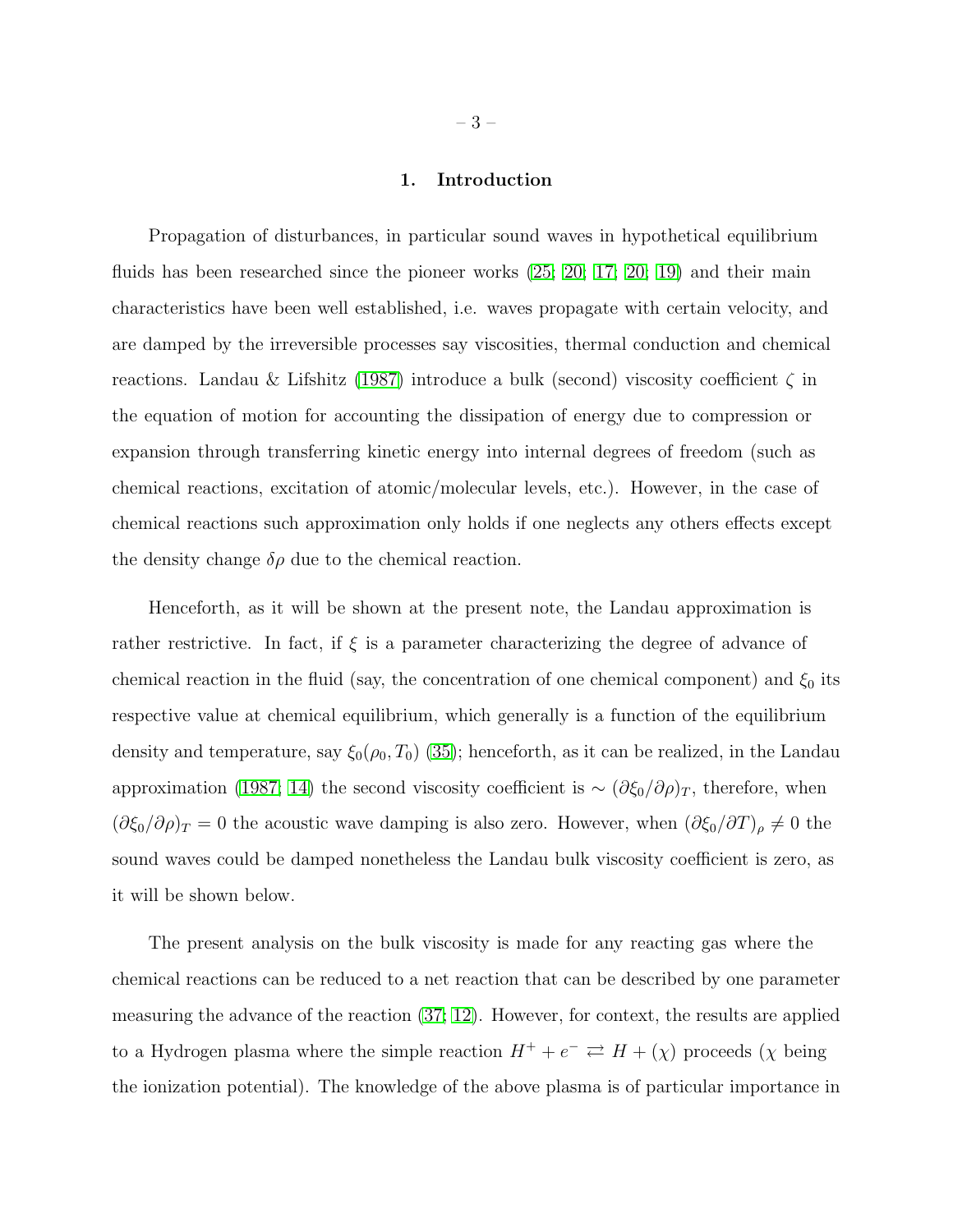Astrophysics, say, the solar atmosphere [\(33;](#page-17-5) [34;](#page-18-2) [30;](#page-17-6) [2;](#page-16-3) [22\)](#page-17-7), the interstellar gas [\(30;](#page-17-6) [31;](#page-17-8) [32\)](#page-17-9) and more recently in the Intracluster gas [\(6;](#page-16-4) [26;](#page-17-10) [7;](#page-16-5) [8\)](#page-16-6), in particular due to the fact that wave dissipation have been invoked as one of the mechanisms of heat input. However, a detailed study of the thermal behavior of the above plasmas is out the scope of the present study, which is particulary restricted to find an expression of the bulk viscosity coefficient in chemically active plasmas.

## 2. Basic Equations

In general, for a 1-D plane wave the wave number k and the frequency  $\omega$  are related by

<span id="page-3-0"></span>
$$
k = \frac{\omega}{c}.\tag{1}
$$

The parameter  $c$  is defined by the relation

$$
c = \pm \sqrt{\frac{\partial p}{\partial \rho}},\tag{2}
$$

where

<span id="page-3-1"></span>
$$
\frac{\partial p}{\partial \rho} = \frac{1}{\rho_0} \left[ p_0 - \left( \frac{\partial (pV)}{\partial V} \right) \right],\tag{3}
$$

with  $V = 1/\rho$  and the equilibrium values denoted with the subindex  $_0$ . The relation [\(1\)](#page-3-0) formally obtained by non-dispersive media also holds for dispersive media for which c is a complex quantity (as well as  $k$ ) [\(1987\)](#page-17-0) and only for disturbances propagating in a non-reacting ideal fluid becomes the adiabatic sound speed

$$
c = c_s = \sqrt{\left(\frac{\partial p}{\partial \rho}\right)_s}.\tag{4}
$$

Strictly speaking, the basic gas dynamic equations admit solutions in the form  $\sim \exp(\beta t + i\mathbf{k}.\mathbf{r})$ , where  $\beta = \sigma - i\omega$  and  $\mathbf{k} = \mathbf{k}_r + i\mathbf{k}_i$ , where  $\sigma$  and  $\omega$  are real quantities and  $\mathbf{k}_r$  and  $\mathbf{k}_i$  are real vectors. Therefore, one may write the sound disturbance as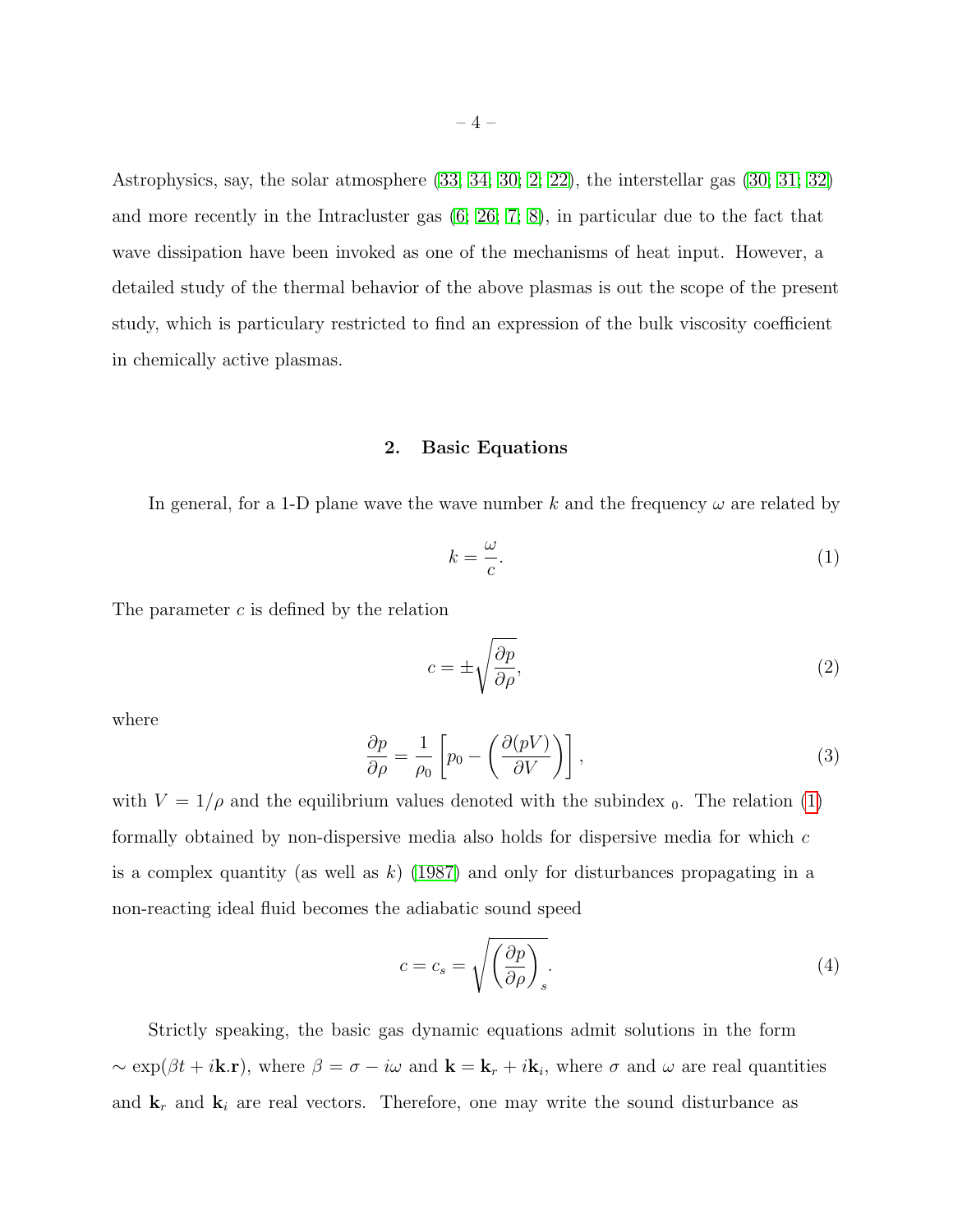$\sim \exp(\sigma t - k_i x) \exp[i(k_r x - \omega t)]$  for the one-dimensional problem. The above can be interpreted as a wave of frequency  $\omega$ , wavelength  $\lambda = 2\pi/k_r$ , traveling along the x-axis with a phase velocity  $v = \omega/k_r$  and the amplitude  $\sim \exp(\sigma t) \exp(-k_i x)$ , the first factor measures the attenuation (or growth if  $\sigma > 0$ ) in time, and the second factor measures the spatial absorption (or amplification if  $k<sub>i</sub> < 0$ ) in ordinary progressive wave propagation studies [\(21;](#page-17-11) [18;](#page-17-12) [13\)](#page-16-7). The present analysis is restricted to the spatial absorption of linear wave propagation in a chemically active fluids from where the bulk viscosity coefficient is calculated.

For reacting gases if the set of "chemical reactions" which are in progress can be reduced to a single reaction  $\sum_j \nu_j A_j = 0$  where  $A_j$  are the chemical symbols of the reagents and the coefficients  $\nu_j$  are positive or negative integers, there is at least on component j for which the concentration  $\xi_j = n_j/n$  goes to zero when the reaction proceeds to a sense indefinitely, here *n* denotes the total number density of atoms and  $n_j$  is the number density for gas particles of the  $j - th$  component. So, one may introduce the parameters  $\xi$ , and a, such that

<span id="page-4-0"></span>
$$
\xi_j = \frac{n_j}{n} = a \xi, \qquad 0 \le \xi \le 1; \tag{5}
$$

where  $\xi$  denotes the degree of advance of the reaction and a the maximum number of abundance ratio of the  $j - th$  component to the total number of nuclei.

From the equation of continuity for the different components and the definition [\(5\)](#page-4-0) one may obtain the rate equation [\(35;](#page-18-0) [37;](#page-18-1) [12\)](#page-16-2)

<span id="page-4-1"></span>
$$
\frac{d\xi}{dt} + X(\rho, T, \xi(\rho, T)) = 0,\t\t(6)
$$

where  $X(\rho, T, \xi(\rho, T))$  is the net rate which at equilibrium  $X(\rho_0, T_0, \xi_0(\rho_0, T_0)) = 0$ .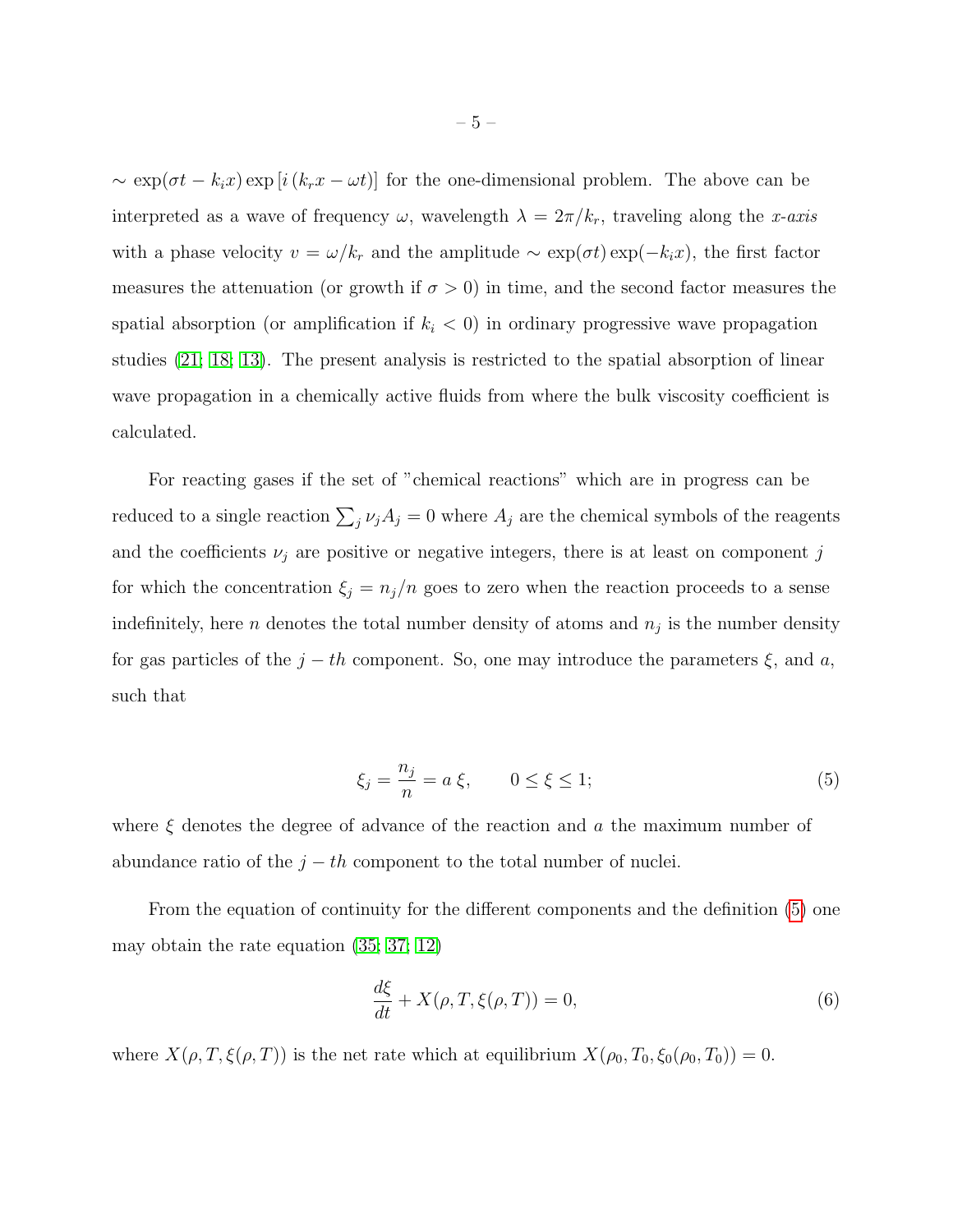Additionally, an ideal-like state equation will be assumed, i.e.

<span id="page-5-0"></span>
$$
p = \frac{R \rho T}{\mu(\xi)},\tag{7}
$$

where R is the gas the gas constant constant and  $\mu(\xi)$  is the mean molecular weight,  $\mu^{-1} = \sum_j \xi_j.$ 

On the other hand the internal energy per unit mass becomes

$$
u = A(\xi)RT + \chi N_0 a\xi,\tag{8}
$$

where  $\chi$  and  $N_0$  denote the dissociation energy and the Avogadro's number and

$$
A(\xi) = \sum_{j} \frac{\xi_j}{\gamma_{j-1}},\tag{9}
$$

 $\gamma_j$  being the specific heat-ratio for the  $j-th$  component.

For an adiabatic change, the energy equation can be written as

<span id="page-5-2"></span>
$$
RA(\xi)\frac{\delta T}{\delta t} - \frac{p}{\rho^2}\frac{\delta \rho}{\delta t} + RTB(\xi, T)\frac{\delta \xi}{\delta t} = 0,\tag{10}
$$

where

$$
B(\xi, T) = \frac{dA}{d\xi} + \frac{a\chi}{k_B T},\tag{11}
$$

being  $k_B$  the Boltzmann constant. For linear disturbances close to the equilibrium

<span id="page-5-1"></span>
$$
RA_0 \delta T - \frac{p_0}{\rho_0^2} \delta \rho + RB_0 T_0 \delta \xi = 0,
$$
\n(12)

where  $A_0 = A(\xi_0)$  and  $B_0 = B(\xi_0, T_0)$  are the equilibrium values of the functions  $A(\xi)$  and  $B(\xi,T)$ .

For fluctuations  $\sim \exp(-i\omega t)$  from Eq.[\(6\)](#page-4-1) follows that the disturbances  $\delta \xi$ ,  $\delta \rho$ , and  $\delta T$ are related by the equation

$$
\delta \xi = \frac{\xi_{\rho}^{*}}{1 - i\omega \tau} \delta \rho + \frac{\xi_{T}^{*}}{1 - i\omega \tau} \delta T, \qquad (13)
$$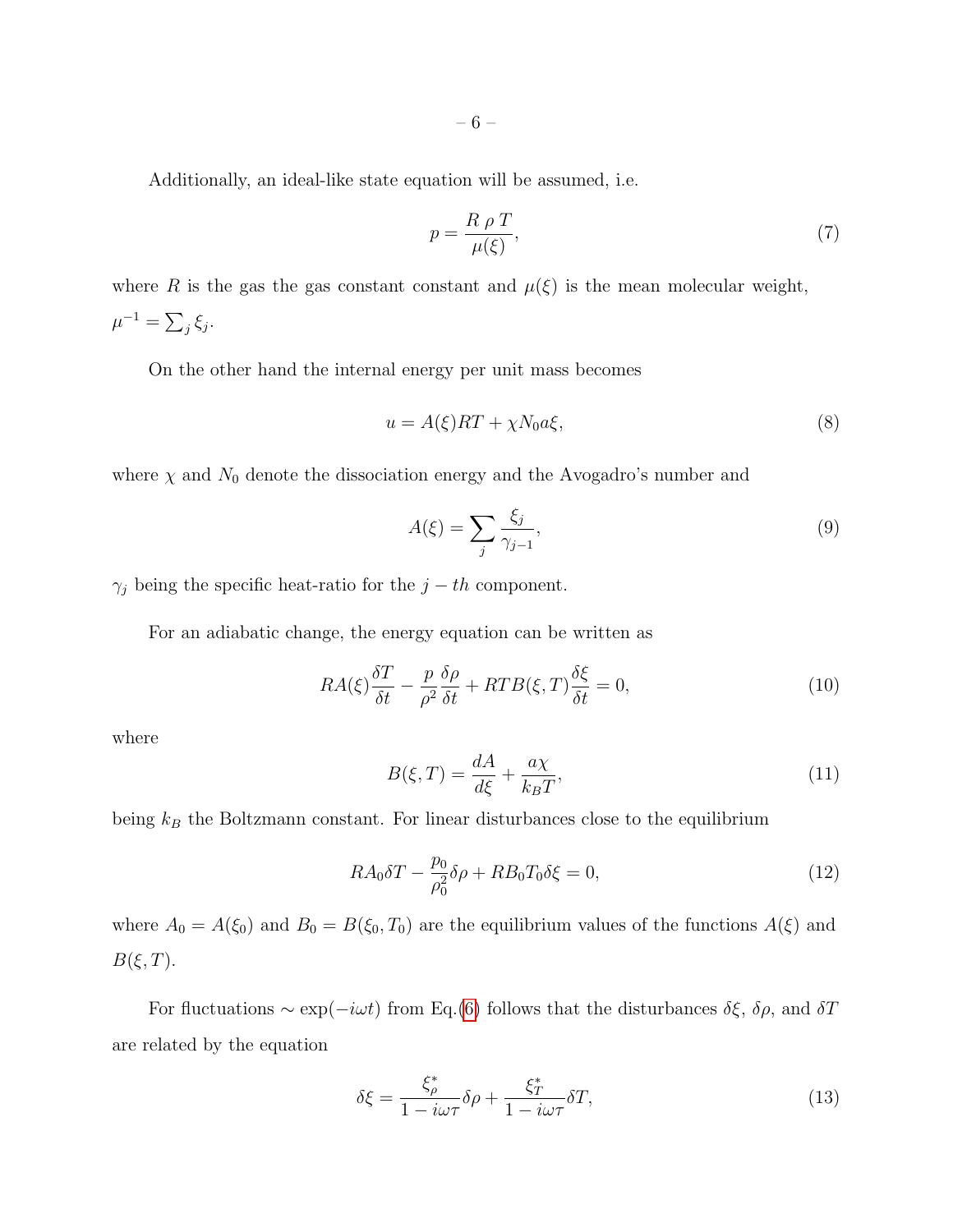where  $\tau = (\partial X/\partial \xi)^{-1}$  is the relaxation time which is a positive quantity for chemically stable gases; and where  $\xi_{\rho}^* = (\partial \xi_0 / \partial \rho)_T$ , and  $\xi_T^* = (\partial \xi_0 / \partial T)_{\rho}$  are the derivatives at equilibrium [\(37;](#page-18-1) [15;](#page-16-8) [12\)](#page-16-2).

Additionally, from Eqs. $(7)$ ,  $(6)$ , and  $(12)$  the Eq. $(3)$  becomes

<span id="page-6-0"></span>
$$
\frac{\partial p}{\partial \rho} = \frac{p_0}{\rho_0} \left[ 1 + Q \right],\tag{14}
$$

the Q factor is given by

<span id="page-6-1"></span>
$$
Q = \frac{(1 - i\omega\tau) - (\mu_0 B_0 + \mu_\xi A)\rho \xi_\rho^* - T\xi_T^* \mu_\xi/\mu}{\mu_0 \left[A\left(1 - i\omega\tau\right) + T\xi_T^* B_0\right]},\tag{15}
$$

 $\mu_{\xi}$  being the derivative of the molecular weight with respect to the chemical parameter. It is important to mention that the above relation [\(14\)](#page-6-0) for a particular simply chemical reaction was obtained in an early paper by [\(20\)](#page-16-0).

In the limiting when  $\omega \tau \to \infty$  (frozen chemistry),  $Q \to 1/A\mu_0$  and in the opposite limiting  $\omega \tau \rightarrow 0$  (the chemical equilibrium follows the fluctuation)

$$
Q = \frac{1 - (\mu_0 B_0 + \mu_\xi A) \rho \xi_\rho^* - T \xi_T^* \mu_\xi / \mu}{\mu_0 [A + T \xi_T^* B_0]}.
$$
(16)

In the limiting case when the fluctuation  $\delta \xi$  is only due to the change of density  $\xi_T^* = 0$ , the Eq.[\(15\)](#page-6-1) reduces to

$$
Q = \frac{(1 - i\omega\tau) - (\mu_0 B_0 + \mu_\xi A)\,\rho \xi_\rho^*}{\mu_0 A \,(1 - i\omega\tau)}.\tag{17}
$$

On the opposite limit when  $\xi_{\rho}^* = 0$ ,

$$
Q = \frac{(1 - i\omega\tau) - T\xi_T^* \mu_\xi / \mu}{\mu_0 \left[ A \left( 1 - i\omega\tau \right) + T\xi_T^* B_0 \right]}.
$$
\n(18)

If in the limiting  $\xi_T^* = 0$  additionally  $\xi_{\rho}^* = 0$ , henceforth  $Q = 1/\mu_0 A = \gamma - 1$  and therefore from Eq.[\(14\)](#page-6-0)  $\sqrt{\partial p/\partial \rho} = \sqrt{\gamma p_0/\rho_0}$  (being  $\gamma$  the specific heat ratio) becomes the is entropic sound speed  $c_s^2$  in a non-reacting ideal gas, as it should be.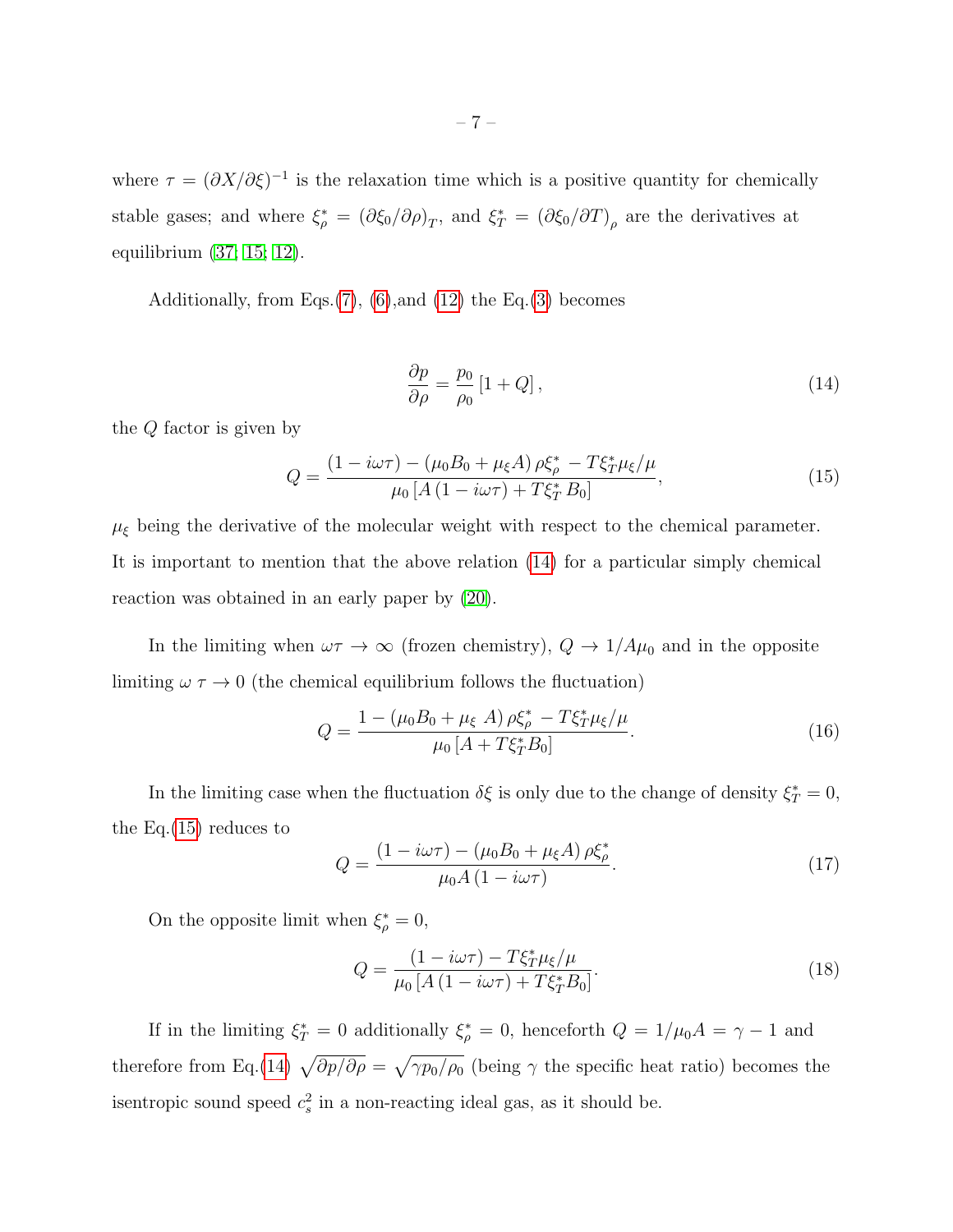It is interesting to point out that in the Landau approximation Landau & Lifshitz [\(1987\)](#page-17-0) (pp. 308 – 312), where the fluctuation  $\delta \xi$  is assumed to occur at constant entropy S, i.e. the change of pressure p is due only to the change of density  $\delta \rho$  produced by the fluctuation in the chemical parameter  $\delta \xi$ ,

$$
\frac{\partial p}{\partial \rho} = \frac{1}{1 - i\omega\tau} \left[ c_0^2 - i\omega\tau c_\infty^2 \right],\tag{19}
$$

and  $c_0$  is given by

<span id="page-7-0"></span>
$$
c_0^2 = \left(\frac{\partial p}{\partial \rho}\right)_{eq} = \left(\frac{\partial p}{\partial \rho}\right)_{\xi} + \left(\frac{\partial p}{\partial \xi}\right)_{\rho} \left(\frac{\partial \xi_0}{\partial \rho}\right), \qquad c_{\infty}^2 = \left(\frac{\partial p}{\partial \rho}\right)_{\xi}.
$$
 (20)

From Eq. [15](#page-6-1) one obtain the corresponding parameter  $Q_L$  in the Landau approximation, i.e.

$$
Q_L = -\frac{1}{1 - i\omega\tau} \frac{\mu_\xi}{\mu_0} \rho \xi_\rho^*.
$$
\n(21)

Finally, in the limiting case when  $\xi_{\rho}^* = 0$ , it follows that  $\sqrt{\frac{\partial p}{\partial \rho}} = \sqrt{\frac{p_0}{\rho_0}}$ , i.e. the sound propagation would occur with the isothermal sound speed as it is expected. Additionally, at the Landau's approximation the effects of the chemical reaction may be accounted for introducing a second viscosity coefficient in the motion equation given by the following expression

<span id="page-7-1"></span>
$$
\zeta = \frac{\rho_0 \tau}{1 - i\omega \tau} \left[ c_\infty^2 - c_0^2 \right] = \frac{\rho_0 \tau}{1 - i\omega \tau} \frac{p_0 \mu_\xi}{\mu_0} \xi_\rho^*,\tag{22}
$$

i.e. the Landau bulk viscosity coefficient (in  $g \, cm^{-1} s^{-1}$ ), as it can be readily verified from  $Eq. (20).$  $Eq. (20).$  $Eq. (20).$ 

## 3. Collisionally ionized Hydrogen plasma

<span id="page-7-2"></span>For context, at the present section the above results will be applied to the simple but important examples of an ionized Hydrogen gas when it is collisionally ionized. As it will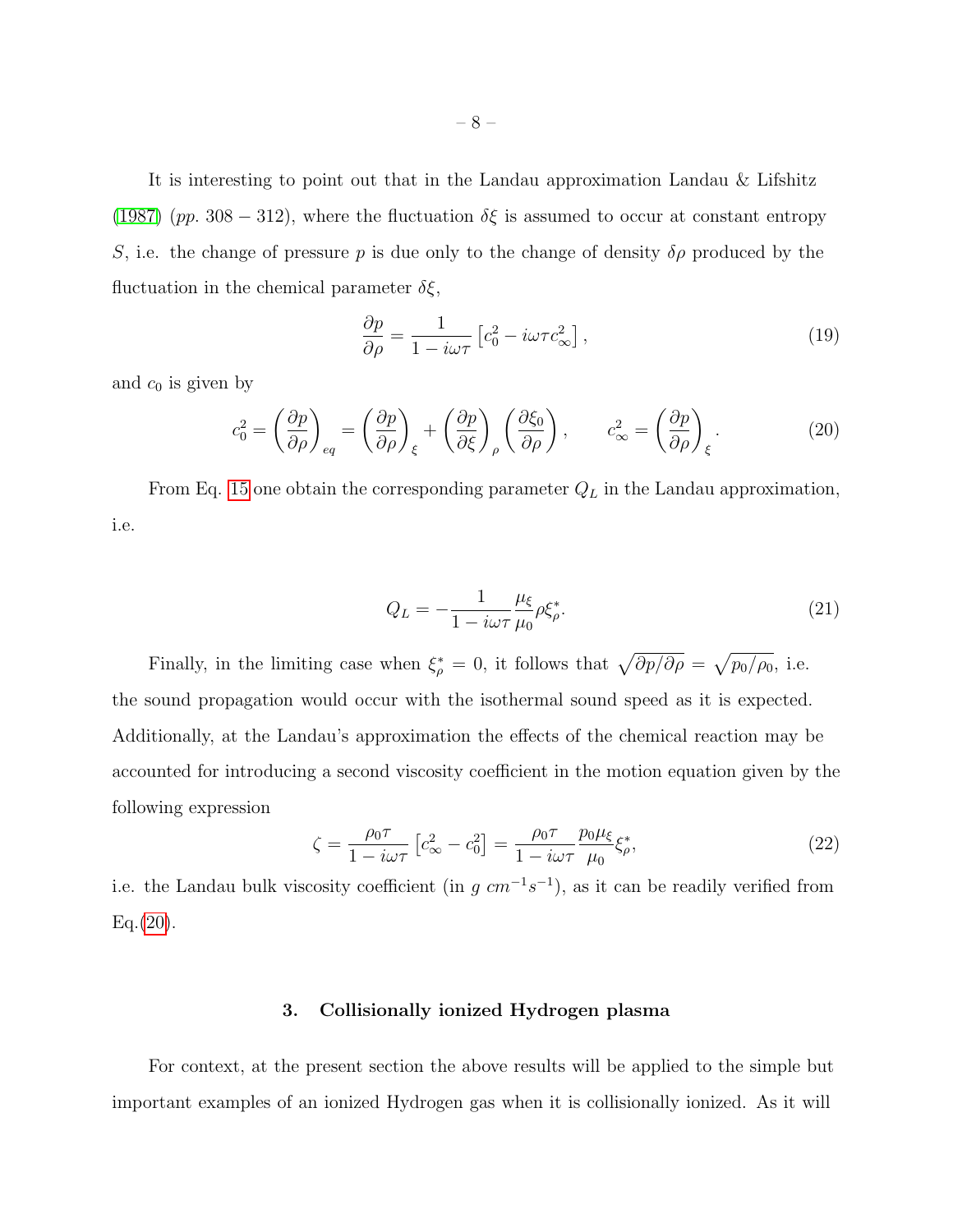shown the damping of sound waves becoms zero at the Landau approximation, but different from zero at Einstein approximation.

A collisionally ionized Hydrogen plasma can be considered as a reacting plasma where the reaction

$$
H^+ + e^- \leftrightarrows H^0 + \chi,\tag{23}
$$

proceeds with the following expressions

$$
A = \frac{1}{(\gamma - 1)\,\mu}, \ B_0 = \frac{1}{\gamma - 1} + \frac{\chi}{k_B T}, \qquad \mu = \frac{1}{1 + \xi}, \tag{24}
$$

 $\xi$  being the degree of the ionization,  $\chi$  the Hydrogen ionization potential and  $k_B$  the Boltzmann constant, the sub-index 0 indicating equilibrium values has been omitted. Additionally, the generalized ionization recombination rate function [\(37;](#page-18-1) [12\)](#page-16-2) becomes equal to

<span id="page-8-1"></span>
$$
X = N_0 \rho \alpha(T) \xi^2 - N_0 \rho q(T) \xi(1 - \xi) = 0,
$$
\n(25)

therefore at equilibrium

<span id="page-8-0"></span>
$$
\xi^*(T) = \frac{q(T)}{\alpha(T) + q(T)},\tag{26}
$$

the total recombination coefficient  $\alpha(T)$  is given by

<span id="page-8-3"></span>
$$
\alpha(T) = \frac{2.06 \times 10^{-11}}{T} \left( 0.5 \ln \Theta + \frac{0.47}{\Theta^{1/3}} - 0.32 \right) \frac{cm^3}{s},\tag{27}
$$

and the collisional ionization rate follows the expression

<span id="page-8-2"></span>
$$
q(T) = 5.85 \times 10^{-11} \sqrt{T} \exp(-\Theta), \frac{cm^3}{s}
$$
 (28)

where  $\Theta = 1.579 \times 10^5/T$  [\(27;](#page-17-13) [10;](#page-16-9) [11\)](#page-16-10). The above approximation holds [\(24;](#page-17-14) [5\)](#page-16-11) in the range of  $3.5 \times 10^3 \le T(K) \le 1.58 \times 10^5$ .

For a collisionally ionized Hydrogen plasma from Eq.[\(26\)](#page-8-0) follows that  $\partial \xi_0^* / \partial \rho = 0$ , and therefore the second viscosity in the Landau approximation, Eq.[\(22\)](#page-7-1), is also zero. However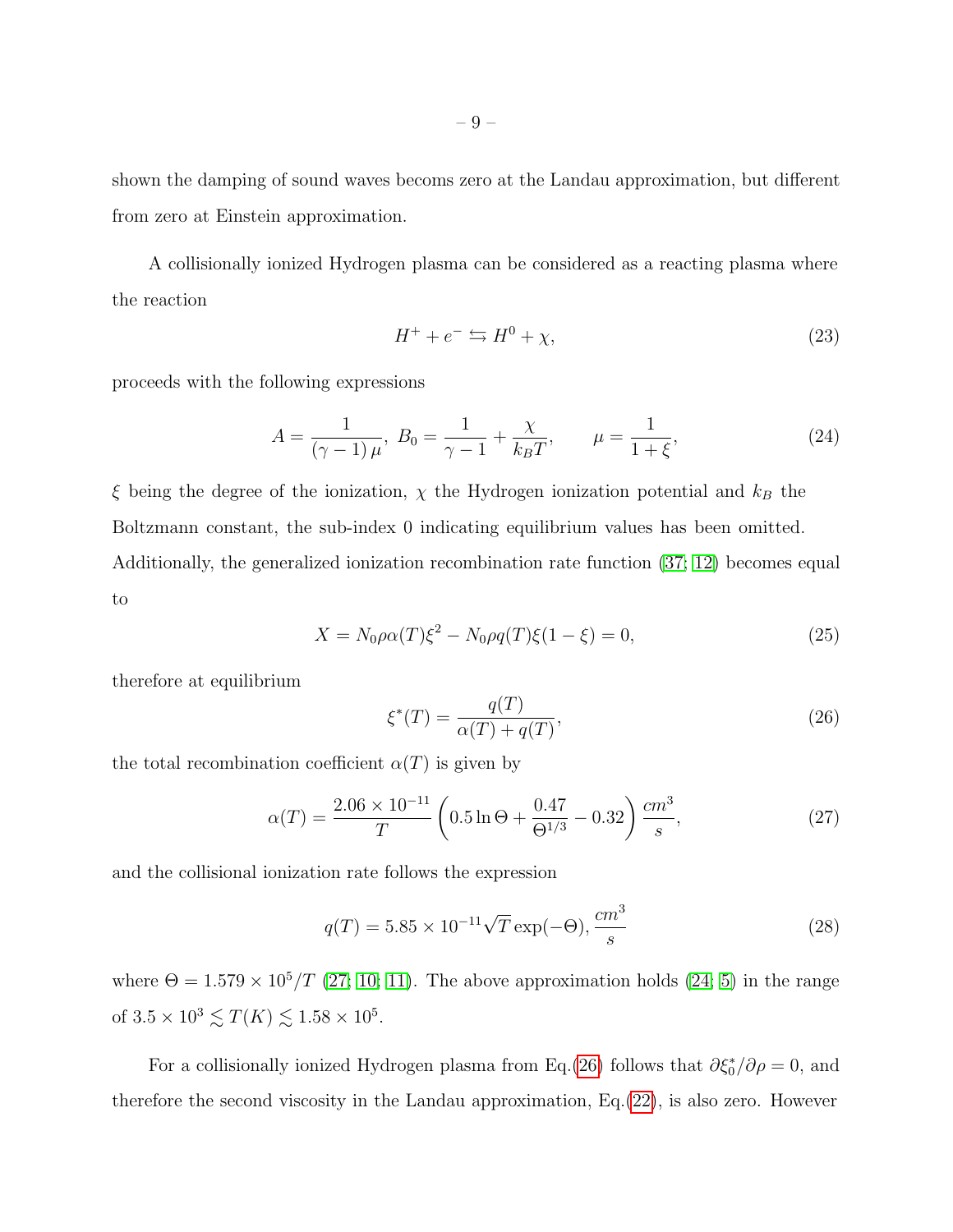from Eq.  $(14)$  the speed of sound c becomes

<span id="page-9-0"></span>
$$
c = \sqrt{\frac{p}{\rho} \left( 1 + Q \right)},\tag{29}
$$

with

<span id="page-9-1"></span>
$$
Q = \frac{(\gamma - 1)\left[1 - \mu T \xi_T / \left(1 - i\omega \tau\right)\right]}{\left[1 + (\gamma - 1)B\mu T \xi_T / \left(1 - i\omega \tau\right)\right]},\tag{30}
$$

i.e. damping effect occurs due to the irreversible process inherent to the chemical reaction, as it follows from the fact than c becomes a complex quantity as well as the wave number  $k$ Eq.[\(1\)](#page-3-0), and which can be written as  $k = k_r + i k_i$ , where  $k_r$ , and  $k_i$  are real quantities,  $k_i$ being the damping coefficient which has to be a positive quantity [\(15\)](#page-16-8).

On the other hand, from Eqs. [\(25\)](#page-8-1)-[\(28\)](#page-8-2) the relaxation time becomes

$$
\tau = \frac{1}{N_0 \rho q(T)}.\tag{31}
$$

i.e. the relaxation time  $\tau > 0$  and therefore the Hydrogen plasma is chemically stable.

The damping per unit wave length  $2\pi k_i/k_r$  and the phase velocity  $v_{ph}/c_T$  normalized to the isothermal sound speed  $c_T = \sqrt{p_0/\rho_0}$  have been plotted in Figs. (1a) and (1b) respectively, as functions of temperature for three different values of  $\omega\tau$  (10<sup>-1</sup> dash line, 1 thick line, and 10 point line). Regardless the value of  $\omega\tau$  the damping shows maxima, and the phase speed shows minima at a temperature close to  $log T = 4.16$ , temperature at which the function  $\xi_T^*$  becomes a maximum and the effect of the recombination-ionization process become important. At very low (neutral Hydrogen) as well as at very high temperatures (ionized Hydrogen), the damping tends to be zero Fig.(1a), and the sound velocity tends to be the isentropic sound speed Fig.(1b), as it is expected from simple physical considerations.

In Figs. (1c) and (1d) the damping per unit wave length  $(2\pi k_i/k_r)$  and the normalized phase velocity  $(v_{ph}/c_T)$  are respectively plotted but as functions of  $\omega\tau$  for temperatures slight lower (log  $T = 4.04$ , (dash line) and higher log  $T = 4.28$ , (point line) than log  $T = 4.16$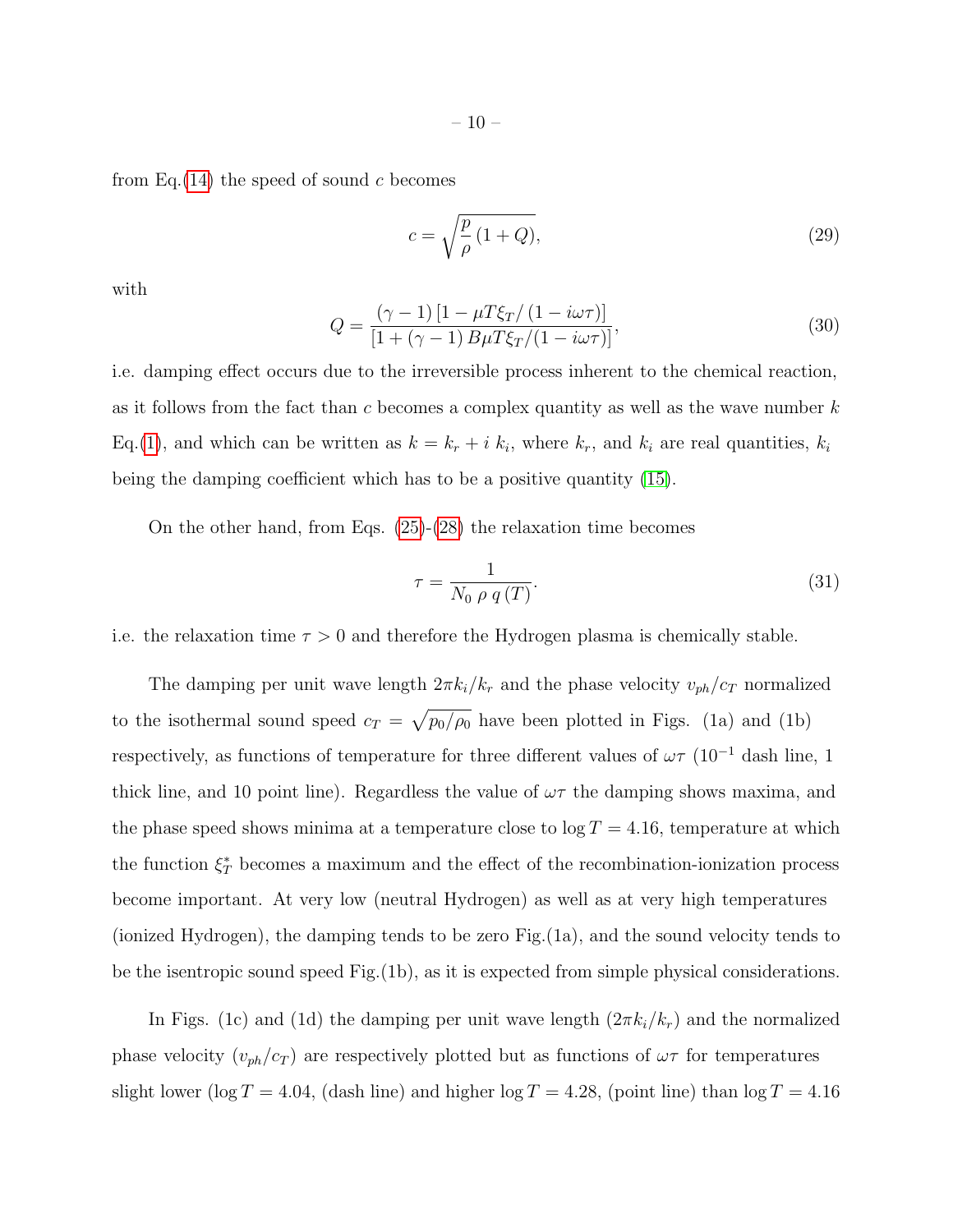(thick line). The damping per unit wave length becomes a maximum very close to the  $\omega\tau$ value Fig. (1c) where the inflexion point of  $v_{ph}/c_T$  occurs as in Fig. (1d). Regardless of the temperature value, waves with  $\omega \tau \ll 1$  propagate as adiabatic disturbances in a gas at chemical equilibrium, and those with  $\omega \tau \gg 1$  as adiabatic disturbances in a gas where the chemical reaction is frozen. In the above limiting cases the disturbances tend to be undamped waves Fig. (1c) as it should be.

## 3.1. Photo-ionized Hydrogen plasma

In this section the results of Section 1 will be applied to a photo-ionized Hydrogen plasma model i.e. an optically thin Hydrogen plasma ionized by a background radiation field of averaged photon energy E and photo-ionization rate  $\varsigma$ . The net rate function  $X(\rho, T, \xi)$  is given by [\(5\)](#page-16-11) as

<span id="page-10-0"></span>
$$
X(\rho, T, \xi) = N_0 \rho [\xi^2 \alpha - (1 - \xi)\xi q] - (1 - \xi)(1 + \phi)\varsigma,
$$
\n(32)

 $\alpha$  is the total recombination coefficient  $(cm^3s^{-1})$  which is given be Eq.[\(27\)](#page-8-3), q is the collisional ionization rate  $(cm^3s^{-1})$  according to [\(1\)](#page-16-12),  $\phi(E,\xi)$  is the number of secondary electrons which in general is a function of the energy mean photon energy  $E$  and the ionization  $\xi$ , [\(28\)](#page-17-15), and  $\varsigma$  is the photo-ionization rate in  $s^{-1}(1)$  $s^{-1}(1)$ . The last term of the right hand side of [\(32\)](#page-10-0) just accoaunted for this effect.Therefore, the corresponding terms in the energy equation Eq. [\(10\)](#page-5-2), have to be be added for consistency. For accounted the heat input and output of energy by radiation. So, instead of Equation [\(10\)](#page-5-2) one obtains

$$
RA(\xi)\delta T - \frac{p}{\rho^2}\delta\rho + RB(\xi, T)T\delta\xi + \delta L(\rho, T, \xi) = 0,
$$
\n(33)

Where the net heat/cooling function becomes

$$
L(\rho, T, \xi) = N_0 \{ \rho^2 \left[ (1 - \xi) \xi \Lambda_{eH} \right] + \xi^2 \Lambda_{eH^+} \} - N_0 \{ (1 - \xi) \left[ E_h + (1 + \phi) \chi \right] \}
$$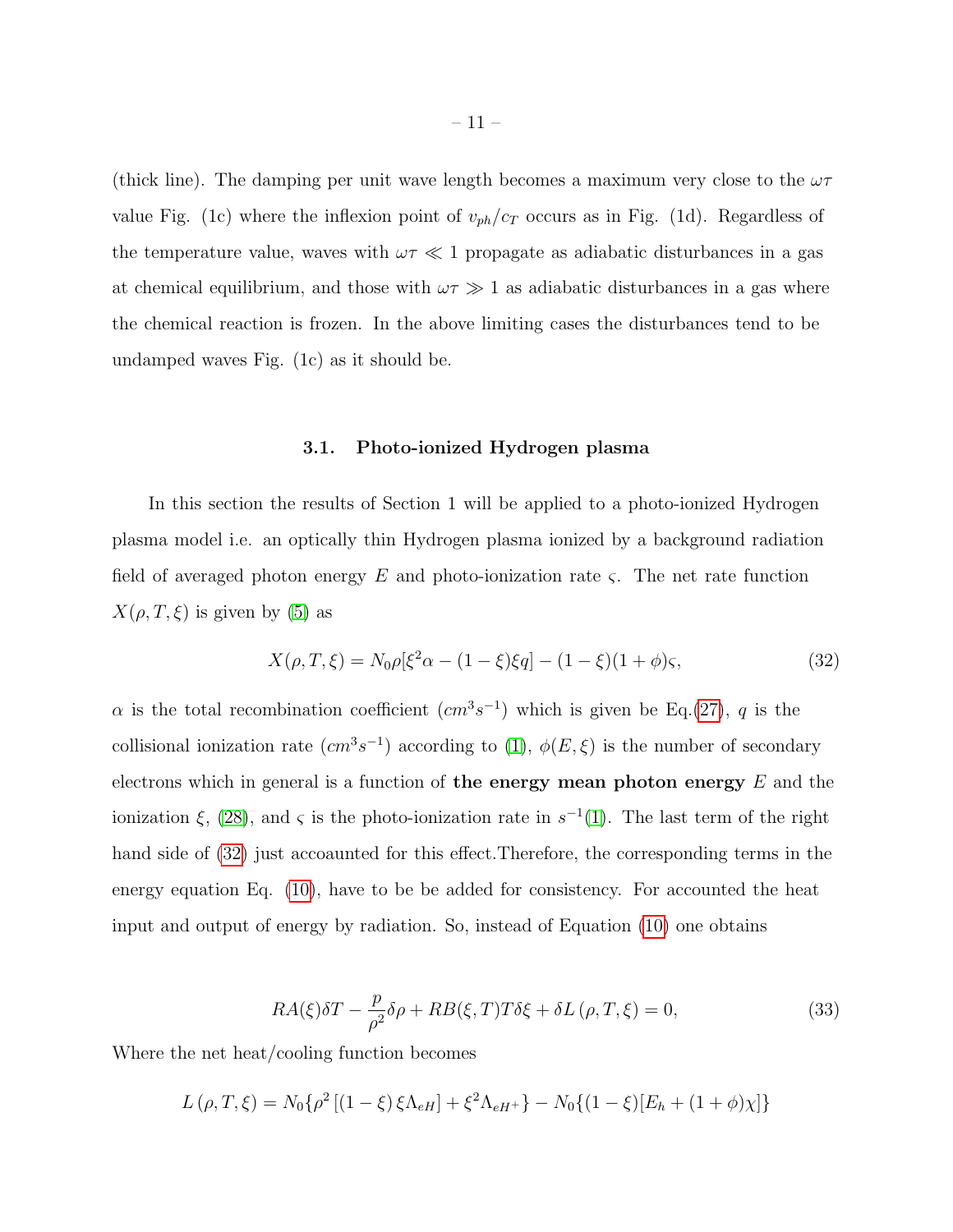where  $\Lambda_{eH}$  and  $\Lambda_{eH+}$  are the cooling losses by  $e - H$  and  $e - H^{+}$  collisions [\(15\)](#page-16-8) neglecting secondary electrons  $\phi = 0$ 

According to [\(28\)](#page-17-15), 0.002  $\leq \phi \leq 0.366$ , for  $0.95 \geq \xi \geq 10^{-4}$  the exact value depending on  $E$  (which depends on the particular optical depth in the gas) strictly speaking a self-consistent radiative transfer problem should be worked out, and which is out the scope of the present paper, whose aim is restricted to obtain an indicative value of the bulk viscosity for a photo-ionized Hydrogen plasma. Therefore, if in a first approximation the production of secondary electrons is neglected  $(\phi = 0)$ , from Eq. [\(32\)](#page-10-0) an explicit form the ionization  $\xi^*(\rho, T)$  at equilibrium can be obtained, i.e.

<span id="page-11-0"></span>
$$
\xi^*(\rho, T) = \frac{N_0 \rho q - \varsigma + \sqrt{B_p}}{2N_0 \rho \left(\alpha + q\right)},\tag{34}
$$

with

$$
B_p = (N_0 \rho q + \varsigma)^2 + 4N_0 \rho \alpha \varsigma,\tag{35}
$$

otherwise the solution for  $\xi$  at equilibrium becomes an implicit function of T and  $\rho$ , and for its calculation one must proceed numerically. The correction introduced by the secondary electrons is equivalent to an increase of the value of the photo-ionization rate, as it can be verified from Eq. [\(32\)](#page-10-0)

Therefore, from Eq.[\(34\)](#page-11-0) one obtains

$$
\xi_{\rho}^{*} = \frac{\rho B_{p\rho} + 2\sqrt{B_p} \varsigma - 2B_p}{4\sqrt{B_p} N_0 \rho^2 (\alpha + q)},
$$
\n(36)

and

$$
\xi_T^* = \frac{B_{pT}(\alpha + q) - 2B_p(\alpha_T + q_T)}{4\sqrt{B_p}N_0\rho(\alpha + q)^2} + \frac{2N_0\rho\sqrt{B_p}[\alpha q_T - q\alpha_T + \bar{\varsigma}(\alpha_T + q_T)]}{4\sqrt{B_p}N_0\rho(\alpha + q)^2},
$$
(37)

here  $B_{pT} = \partial B_p/\partial T$ ,  $B_{p\rho} = \partial B_p/\partial \rho$ ,  $\alpha_T = \partial \alpha/\partial T$  and  $q_T = \partial q/\partial T$ . Similarly to the previous sub-section, from Eqs. [\(1\)](#page-3-0), [\(14\)](#page-6-0), and [\(15\)](#page-6-1) one may calculate both, the real and imaginary parts of c and k. However, for this particular plasma  $\xi^*$  is a function of both  $\rho$ , and  $T$  instead of  $T$  only as given by Eq. [\(26\)](#page-8-0).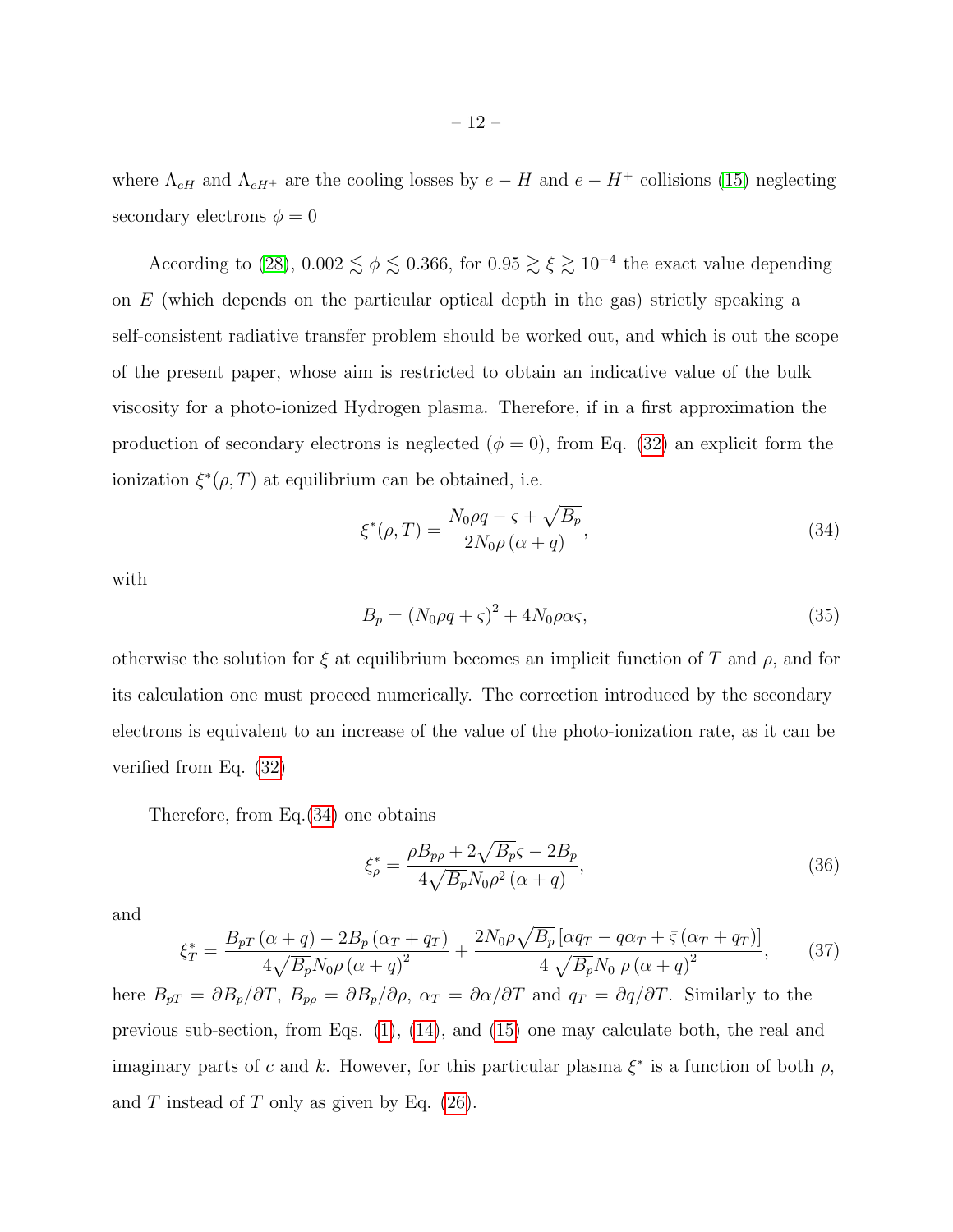Fig.(2a) is a 3D plot of the ionization rate  $\xi^*$  as function of  $T(K)$  and density  $n(cm^{-3})$ (in Fig. (2a) the red color refers to temperatures close to 5.000 K; on the other hand, the magenta color gives the highest temperatures, which are of the order of  $30.000 K$ , for a fixed value of the photo-ionization  $\varsigma = 5 \times 10^{-13} s^{-1}$ ). Fig.(2b) shows a 3D plot of the ionization  $\xi^*$  as a function of the density  $n(cm^{-3})$  and the photo-ionization  $\varsigma(s^{-1})$ , for a fixed value of temperature  $(logT = 4.16K)$ , spanning in the range of values for the galactic interstellar medium [\(16\)](#page-17-16). In Fig. (2b) the color indicates the values of the density, red color refers to densities n near zero values, and magenta color indicates values of the density n close to  $100 \ (cm^{-3})$ . From both Figs. (2a), and (2b) follows that the effect of the ionizing radiation is to increase the ionization at any temperature, respect to that resulting by collisions only, however the strong ionization occurring at temperature  $\approx 2 \times 10^4$  K is determined by collisions, for galactic values of the photo-ionization rate  $\zeta(s^{-1})$ .

As it can be verify the presence of the ionizing radiation field shifts the value of  $\xi^*_T$ towards higher temperatures (log  $T = 4.21$ , for  $\varsigma = 5 \times 10^{-13} s^{-1}$ ) and smooth the change of the damping per unit wave length with the temperature for any wave frequency, as it can be shown comparing Fig. (1a) with Fig. (3a) in which the damping  $2 \pi k_i/k_r$  is plotted as a function of T, for  $\varsigma = 5 \times 10^{-13} s^{-1}$ , and the same three values of  $\omega \tau$  shown in Fig. (1a) but for a rate given by [\(32\)](#page-10-0) instead of [\(25\)](#page-8-1). The change of value of the maxima of the damping per unit wave depends of the value of  $\omega\tau$ , in particular increases for  $\omega\tau = 1$ , additionally they are shifted towards higher values of T following the shift of the maximum of  $\xi_T^*$  as follows from physical considerations.

Accordingly, the change of the phase velocity produced (taking into account the photo-ionization) can be seen comparing Fig. 3b with Fig. 1b. The minimum is shifted towards higher temperatures but they are smoothed at high frequencies  $(\omega \tau)$  as shown by comparing the point lines ( $\omega \tau = 10$ ) in the the above two figures.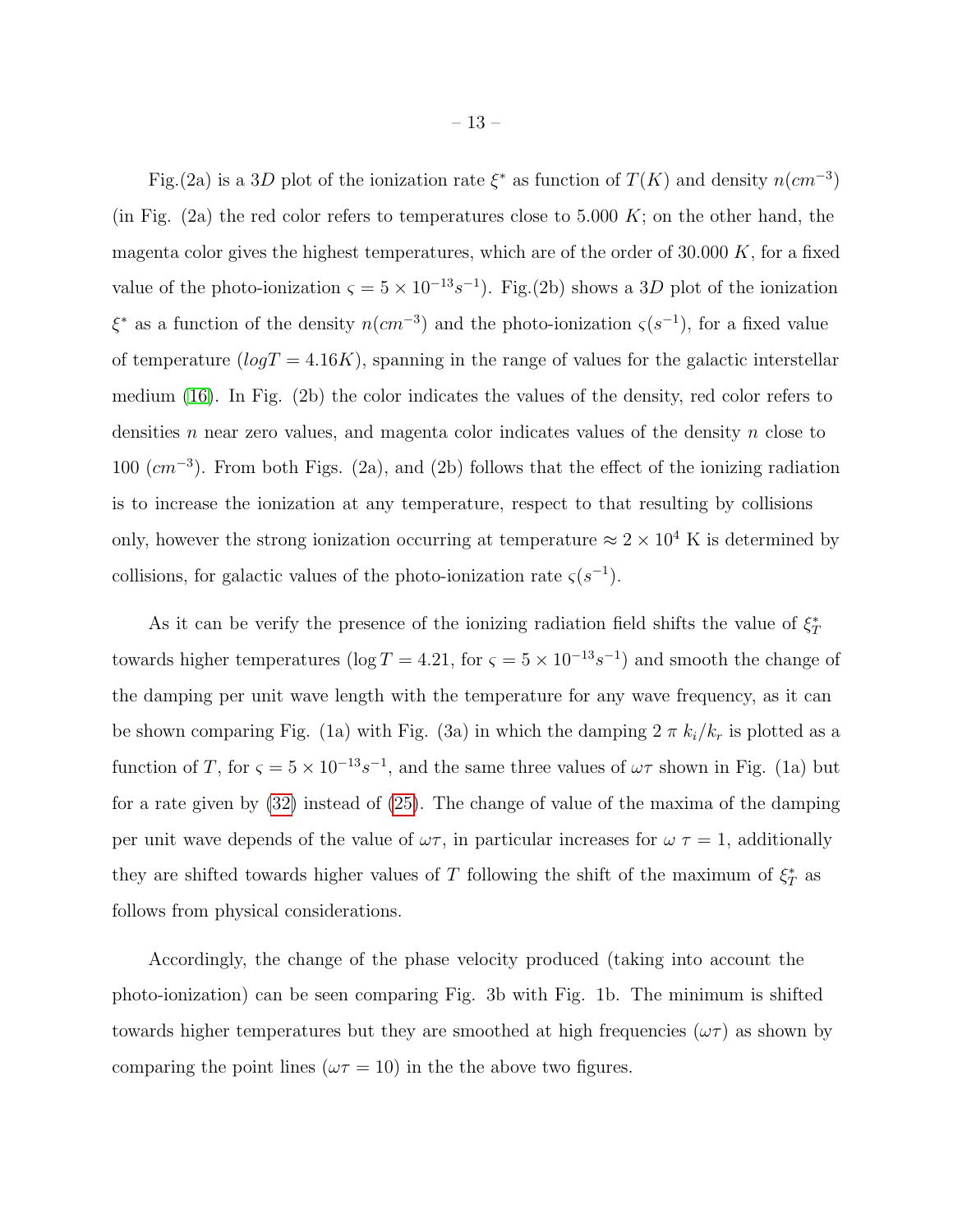At a particular temperature, the changes of the damping per unit wave length and the corresponding to the phase velocity are small (for galactic vales of the photo-ionization  $\varsigma$ ) as it can be shown comparing Figs. (3c) with (1c) and Figs. (3d) with (1d), respectively. Generally, the qualitative and quantitative effects of the photo-ionization are small respect to those produced by collisions only in an atomic Hydrogen gas, as far as sound wave propagation is concerned, and in the range of values of the parameters above considered.

## 3.2. Physical Implications

The aim of the present section is to compare the value of the three absorption coefficients corresponding to: (1) the bulk viscosity  $\tilde{k}_b = c_T k_i/\omega$ , (2) the dynamical viscosity  $\tilde{k}_{\nu}$ , and (3) the thermal conduction  $\tilde{k}_{\kappa}$  which are given by [\(18;](#page-17-12) [1987\)](#page-17-0), i.e.

$$
\tilde{k}_{\nu} = \frac{2 \omega \nu}{3 c_T^2 \gamma^{3/2}},\tag{38}
$$

where  $\nu$  is the kinematic viscosity, and

$$
\tilde{k}_{\kappa} = \frac{\omega \ (\gamma - 1) \ \chi}{2 \ c_T^2 \ \gamma^{3/2}},\tag{39}
$$

in which  $\chi$  corresponds to the thermometric conductivity, [\(24;](#page-17-14) [29;](#page-17-17) [3;](#page-16-13) [18\)](#page-17-12). The problem of sound wave propagation in a self-consistent model of the atomic gas in the galaxy and other plasmas of interest in Astrophysics, for which  $H_e$  and ions of  $H_e$ , and ions of heavy elements included will be published elsewhere.

Incidentally, another irreversible process in plasmas, is due to the frictional force between ions of mass  $m_i$  (and velocity  $\mathbf{v}_i$ ), and neutral particles of mass  $m_n$  (and velocity  $\mathbf{v}_n$ ) [\(3\)](#page-16-13). The time scale for equalizing the velocities can be easily calculated from the respective *Braginskii relations*, from which one obtains the equation

$$
\tau_{ni} \approx \frac{(m_i + m_n)}{\langle \sigma v \rangle (\rho_i + \rho_n)},\tag{40}
$$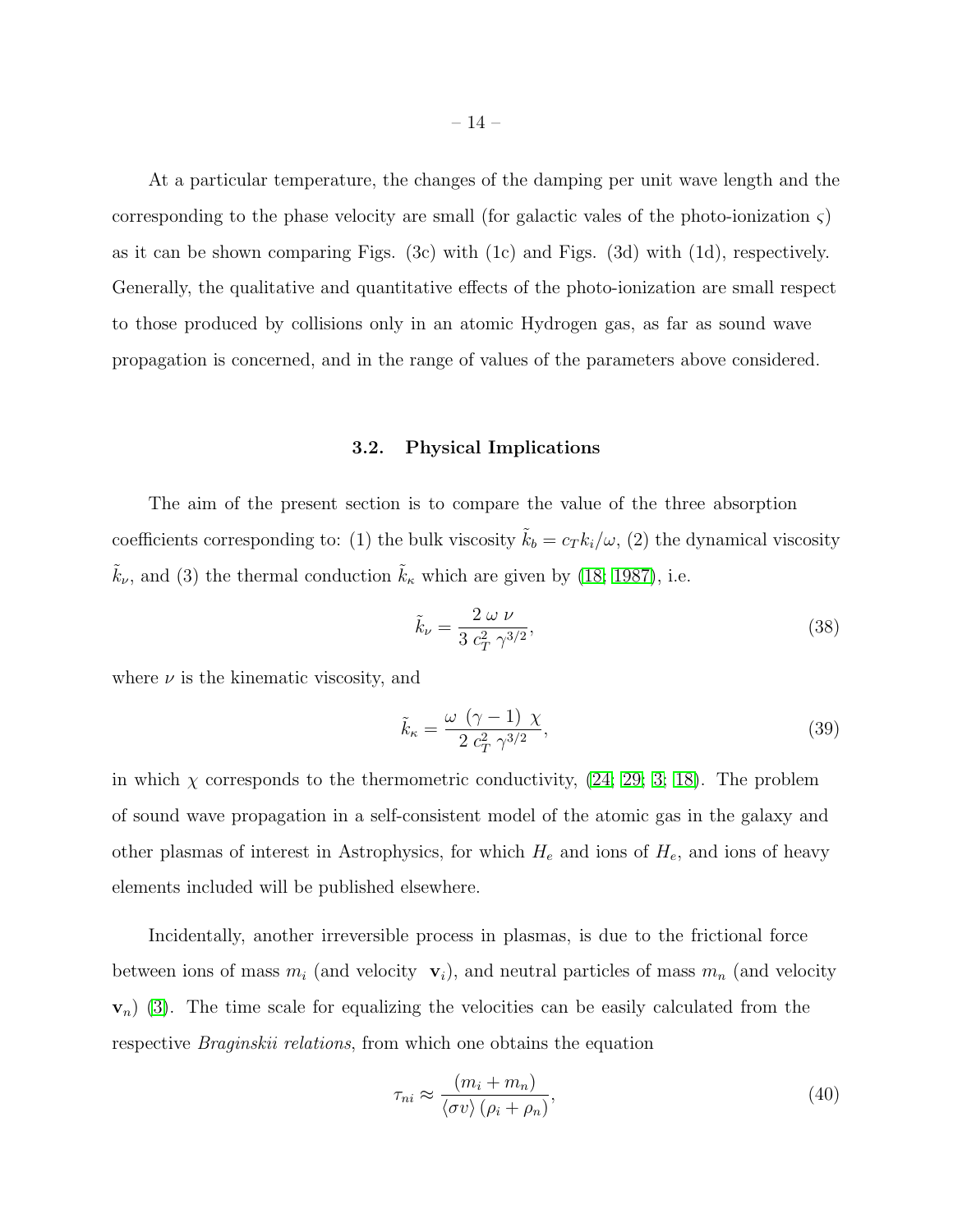where  $\langle \sigma v \rangle$  is a mean value of the product of the cross-section and the relative velocity averaged over all velocities. As it can be easily verified, generally  $\tau_{ni} << \tau$ , additionally the frictional damping becomes independent on the wave-length  $\lambda$ , and it is only important for oscillations with very high frequencies, and in plasmas with very low ionization [\(3;](#page-16-13) [23;](#page-17-18) [36\)](#page-18-3). Such effect will not be considered at the present discussion.

Figs. (4a), (4b), and (4c), are plots of the absorption coefficients  $k_b$  (thin line),  $k_{\nu}$ (dash line),  $k_{\kappa}$  (point line), and the total absorption  $k_{tot} = k_b + k_{\nu} + k_{\kappa}$  (thick line) in units of  $cm^{-1}$ , as functions of the temperature T for  $n = 1$  ( $cm^{-3}$ ), a photo-ionization rate value of  $\varsigma = 5 \times 10^{-13}$ s<sup>-1</sup>, and three different values of the frequency  $\omega \tau = 10^{-1}$ , 1 and 10, respectively. The relaxation time is plotted in Fig. (4d) for  $n = 1$  and three values of the photo-ionization rate  $\varsigma = 5 \times 10^{-14}$  (dash line),  $5 \times 10^{-13}$  (thick line) and  $10^{-12}$ (point line),  $s^{-1}$ . Due to the fact that the effect of damping of sound waves is linear, it is worthy to calculate the total absorption coefficients due to the above three effects. The absorption by bulk viscosity becomes the dominant one in the range of temperatures where recombination-ionization takes place  $4.2 \times 10^3 \lesssim T \lesssim T_M(\omega \tau)$ , where  $T_M(\omega \tau)$  is a function of the wave frequency, increasing when  $\omega\tau$  decreases as can be seen in the above Figs. (4a), (4b), and (4c). At high temperatures  $(T > T_M)$  and high ionization, the thermal conduction (by electrons) dominates, instead, at low temperatures  $T \lesssim 4.2 \times 10^3$  K, the thermal conduction by neutral atoms becomes the dominating one. At frequencies  $\omega\tau \gtrsim 1$  the bulk viscosity coefficient shows a conspicuous (relative) maximum. On the other hand dynamical viscosity is much more lower (more than one order of magnitude) than both, bulk viscosity, and thermal conduction in the range of temperature under consideration. In conclusion, in a photo-ionized Hydrogen plasma the bulk viscosity is the most important damping mechanism in the range of temperature  $4.2 \times 10^3 \lesssim T \lesssim T_M(\omega \tau)$ . Fig.(4d) is a plot of the relaxation time  $\tau$  (= | $X_{\xi}$ |<sup>-1</sup> s) as a function of temperature for three different values of the photo-ionization rate  $\varsigma = 5 \times 10^{-14}$  (dash line),  $\varsigma = 5 \times 10^{-13}$  (thick line),  $\varsigma = 10^{-12}$  (point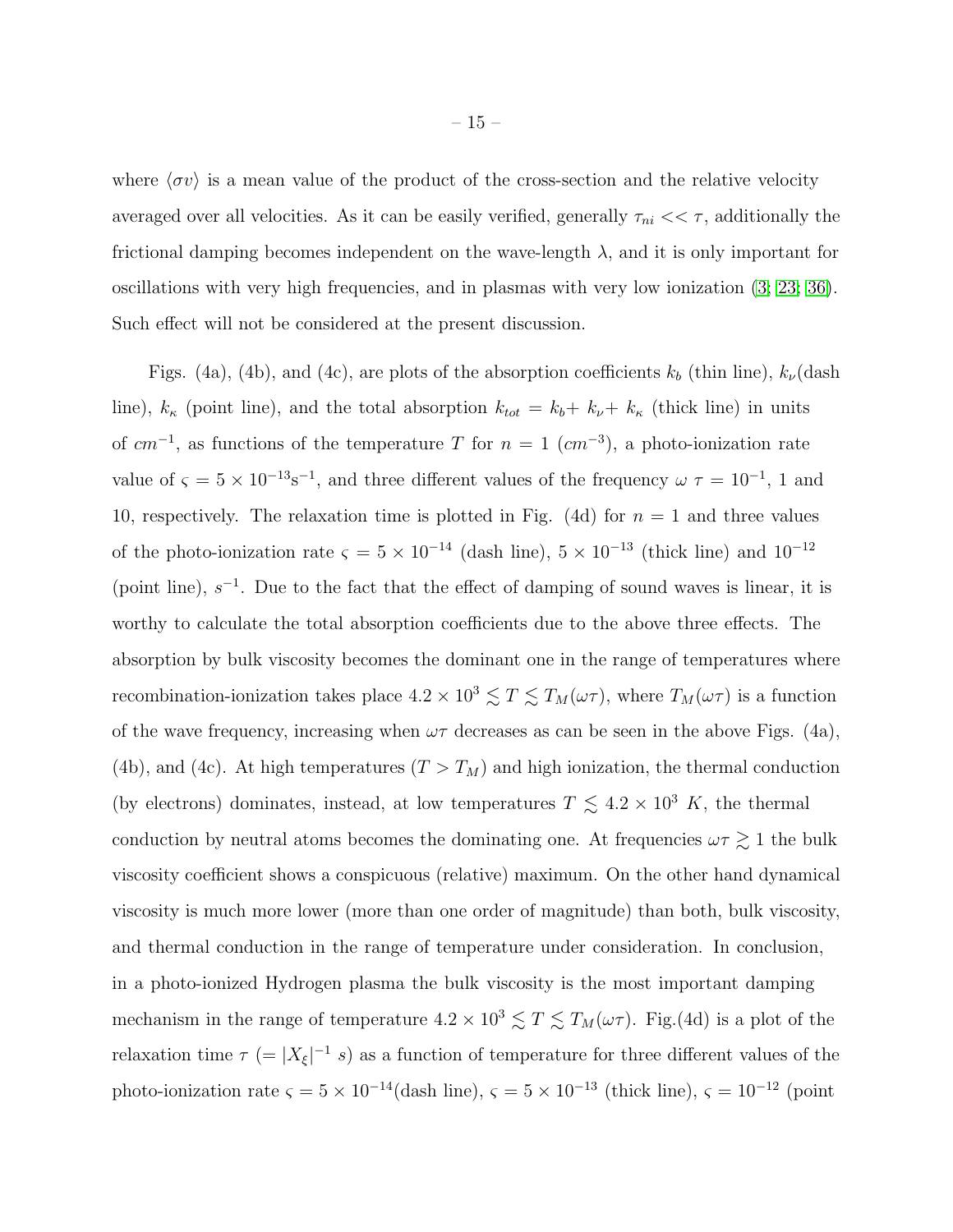line). As it is expected the relaxation time  $\tau$  sharply decreases at  $T \sim 10^4 \sim 2 \times 10^4 K$  and

its value is close to  $\tau \sim 10^5$  y. Therefore, for a typical number density  $n \sim 1$  (for instance) the space scale for damping ranges between ~ 0.03 pc at high temperatures (~  $5 \times 10^4 K$ ), and ~ 30 pc at low temperatures (~  $10^4 K$ ), for frequencies  $\omega \sim 10^{-5} y^{-1}$ .

In Summary, following the Einstein (1920) [\(20\)](#page-16-0) work based on propagation of sound waves in reacting gases, the bulk viscosity coefficient introduced by Landau & Lifshitz [\(1987\)](#page-17-0) (Eq [.22\)](#page-7-1) has been generalized to chemically active gases. The bulk viscosity coefficient  $\sim k_i$  becomes the imaginary part of the wave vector k calculated from Eqs.[\(1,](#page-3-0) [29](#page-9-0) and [30\)](#page-9-1). In particular, for a collisionally ionized Hydrogen gas, the bulk viscosity in the Landau approximation becomes zero, but it is different from zero at the present approximation, see results in section [3.](#page-7-2) For context, additionally the bulk viscosity is also calculated for a photo-ionized Hydrogen gas for values of parameters characteristic of the high latitude atomic gas in the Galaxy.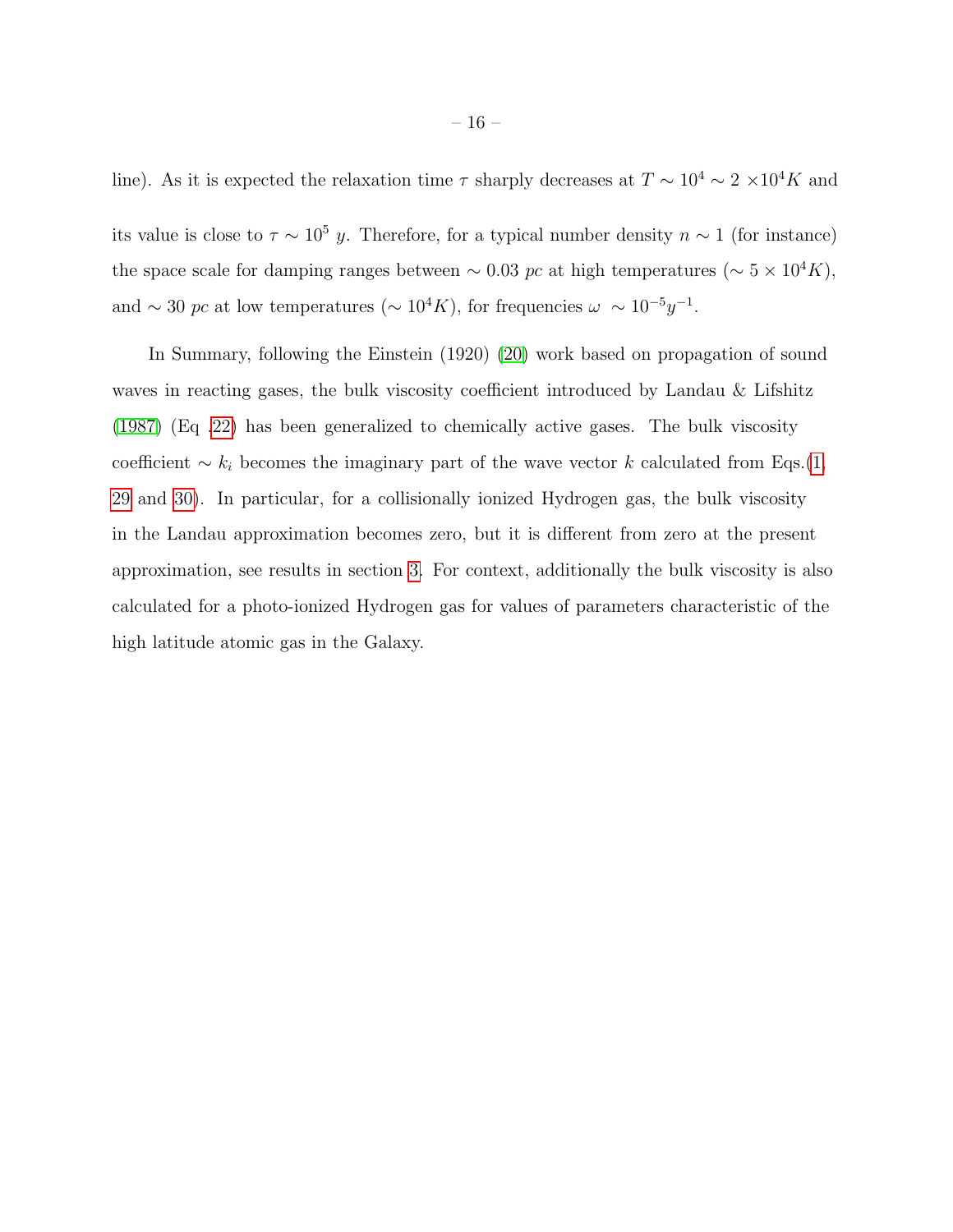#### REFERENCES

- <span id="page-16-12"></span>Black, J., H., 1981, MNRAS, 197, 555
- <span id="page-16-3"></span>Bohm-Vitense, E., 1987, ApJ, 317, 750
- <span id="page-16-13"></span>Braginskii, S., I., 1965, Rev. Plasma Phys., 1, 2015
- Bird, G. A., 1964 , ApJ, 139, 684
- <span id="page-16-11"></span>Corbelli, E. & Ferrara, A., 1995, ApJ, 447, 720
- <span id="page-16-0"></span>Einstein, A., 1929, Preussischem Akad. Wiss. 24, 38
- <span id="page-16-4"></span>Fabian, A., C., Sanders, J.S., Allen, S.W., Crawford, C.S., Iwasawa, K. , Johnstone, R.M. , Schmidt, R.W., & Taylor, G.B, 2003, MNRAS, 344L, 43F
- <span id="page-16-5"></span>Fabian, A., C., Reynolds, C.S., Taylor, G.B. & Dunn, R.J., 2005, MNRAS, 363, 891
- <span id="page-16-6"></span>Ferland, G., J., Fabian, A.C., Hatch, N.A., Johnstone, R.M., Porter, R.L., Van Hoof, P. A., & Williams, R.J., 2009, MNRAS, 392, 1475
- Fukue, T. & Kamaya, H., 2007, ApJ, 669, 363
- <span id="page-16-9"></span>Hummer, D. G. & Seaton, M. J. 1963, MNRAS, 125, 437
- <span id="page-16-10"></span>Hummer, D. G. 1963, MNRAS, 125, 461
- <span id="page-16-2"></span>Ibáñez, S. M. H. & and Parravano A., 1983, ApJ, 275, 181
- <span id="page-16-7"></span>Ibáñez, S. M. H. & Mendoza, B. C. A. 1987, Ap&SS, 137, 1
- <span id="page-16-1"></span>Ibáñez, S. M. H, 2009, ApJ, 695, 479
- <span id="page-16-8"></span>Ibáñez, S. M. H, 2004, Physics of Plasmas, 11, 5194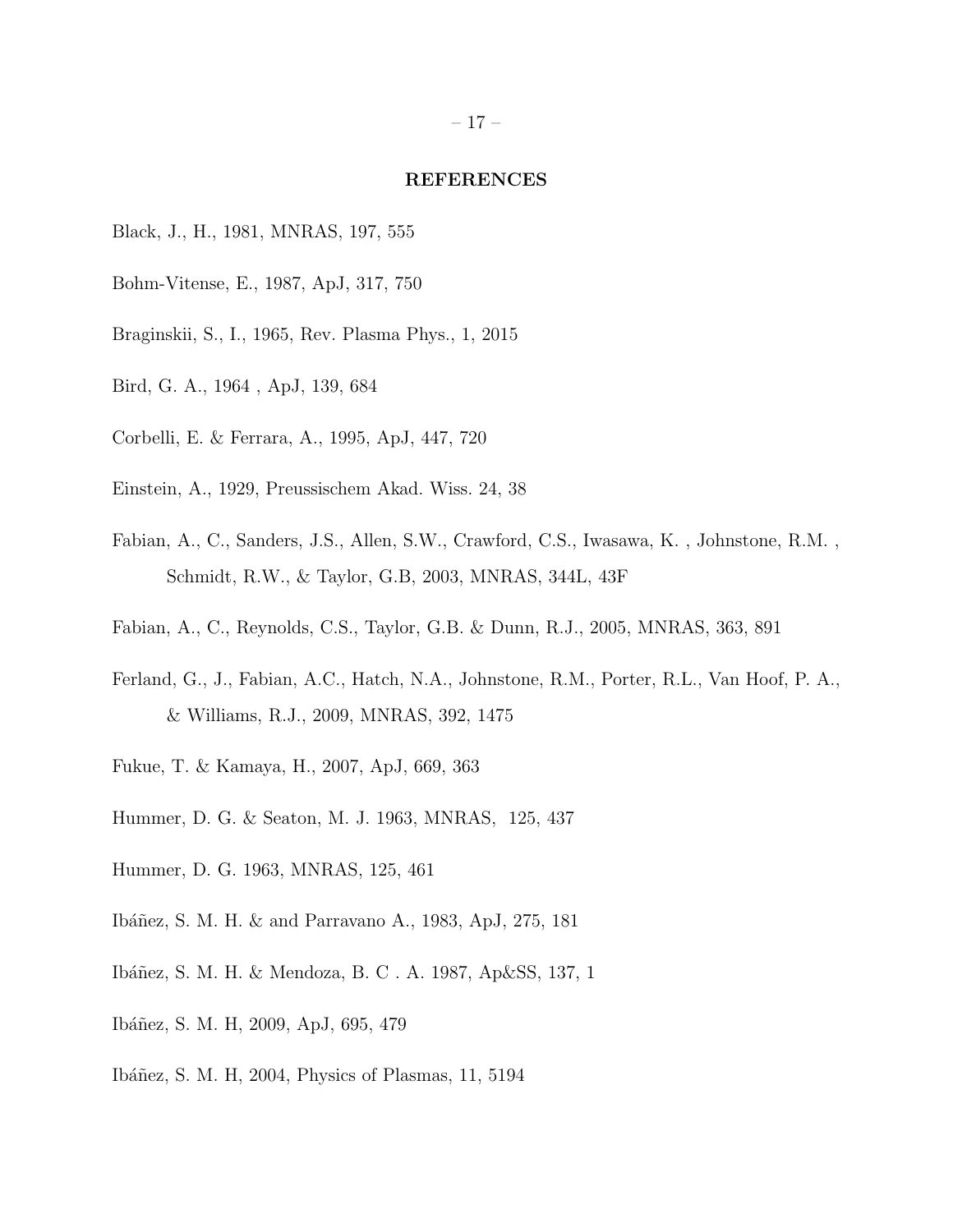- <span id="page-17-16"></span>Klessen, R. & Glover, S.C.O. 2014, [arXiv:1412.5182](http://arxiv.org/abs/1412.5182)
- <span id="page-17-2"></span>Lamb, H., 1932, Hydrodynamics Dover, New York
- <span id="page-17-12"></span>Lifshitz, E. M. & Pitaevskii L. P., 1981, Physical Kinetics, Pergamon Press, Oxford
- <span id="page-17-0"></span>Landau, L. D. & Lifshitz, E. M., 1987, Fluid Mechanics Pergamon Press, London
- <span id="page-17-4"></span>Lighthill, J., 1978 Waves in Fluids Cambrige University Press, Cambridge
- <span id="page-17-3"></span>Linsay, R., 1951, Physical Acoustics Dowden, Hutchinson & Ross, Inc., Stroudsburg
- <span id="page-17-11"></span>Markham, J., Beyer, R., & Lindsay, R., 1952, Reviews of Modern Physics, 23, 353
- <span id="page-17-7"></span>Narain U. & Ulmschneider, P. 1990, Space Sci. Rev., 54, 377
- <span id="page-17-18"></span>Nomura, et al., 1999, PASJ, 51, 337
- <span id="page-17-14"></span>Parker, E., 1957, ApJ, 117, 431
- <span id="page-17-1"></span>Lord Rayleigh, 1964, *Book Review: Scientific papers. LORD RAYLEIGH* Dover, New York
- <span id="page-17-10"></span>Ruszkowski M., Brüggen M, & Begelman, M., 2004, ApJ, 611, 158
- <span id="page-17-13"></span>Seaton, M., J., 1959, MNRAS, 119, 81
- <span id="page-17-15"></span>Shull, J., M. & Van Steemberg, M., E., 1985, ApJ, 298, 286
- <span id="page-17-17"></span>Spitzer, L., 1962, Physics of Fully Ionized Gases, Wiley, New York
- <span id="page-17-6"></span>Spitzer, L., 1978, Physical Processes in the Interestellar Medium, New York
- <span id="page-17-8"></span>Spitzer, L., 1982, ApJ, 262, 315
- <span id="page-17-9"></span>Spitzer, L., 1990, ARA&A, 28, 71
- <span id="page-17-5"></span>Stein, R. F. & Schwartz, R. A., 1972, ApJ, 177, 807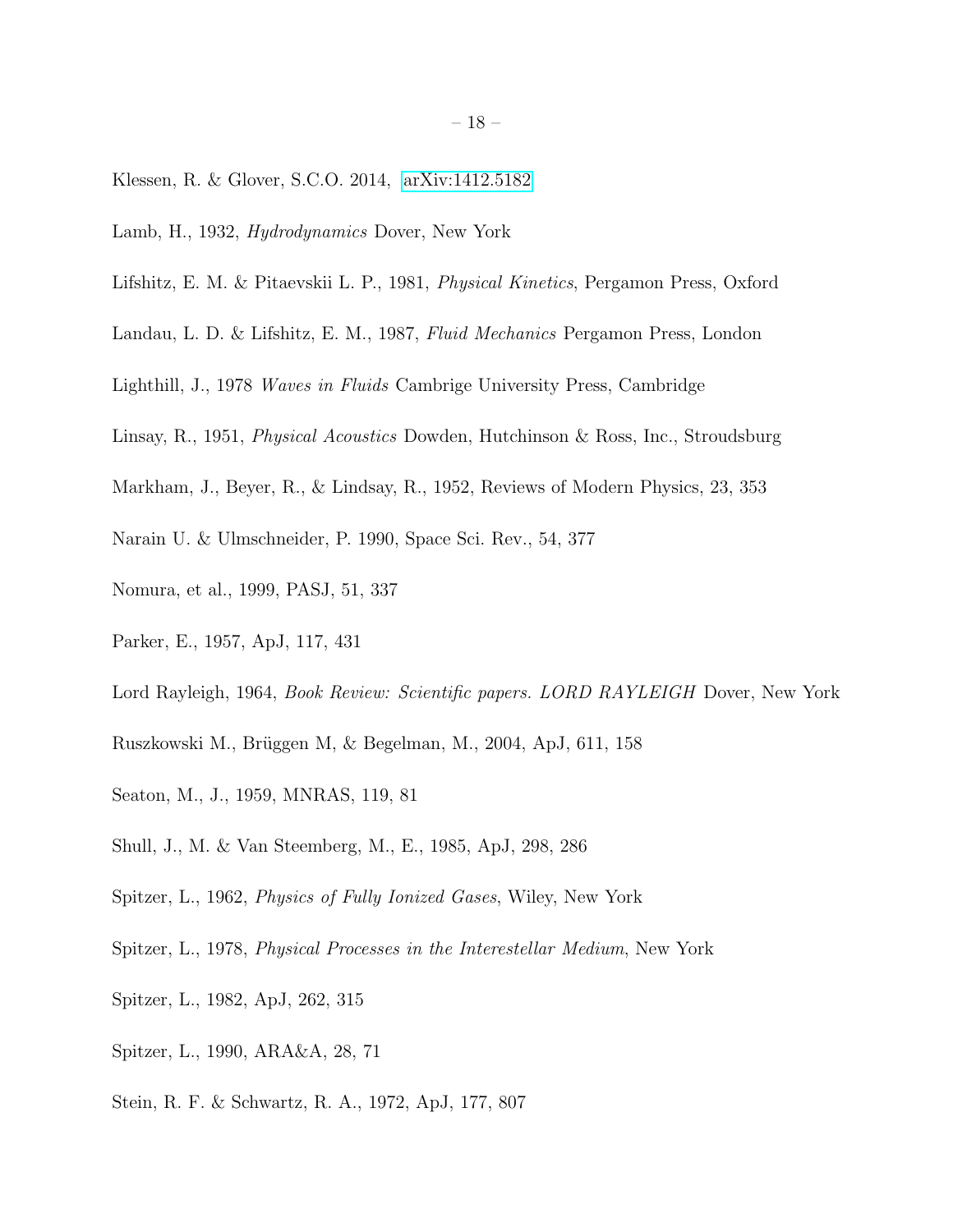<span id="page-18-2"></span>Stein, R. F. & Leibacher, J., 1974, ARA&A, 12, 407

<span id="page-18-0"></span>Vicenti, W. & Kruger, Ch., 1975 Introduction to Physical Gas Dynamics, Wiley, New York

<span id="page-18-3"></span>Watson, C. et al., 2004, ApJ, 608, 274

<span id="page-18-1"></span>Yoneyama, T., 1973, PASJ, 25, 349

This manuscript was prepared with the AAS IATEX macros v5.2.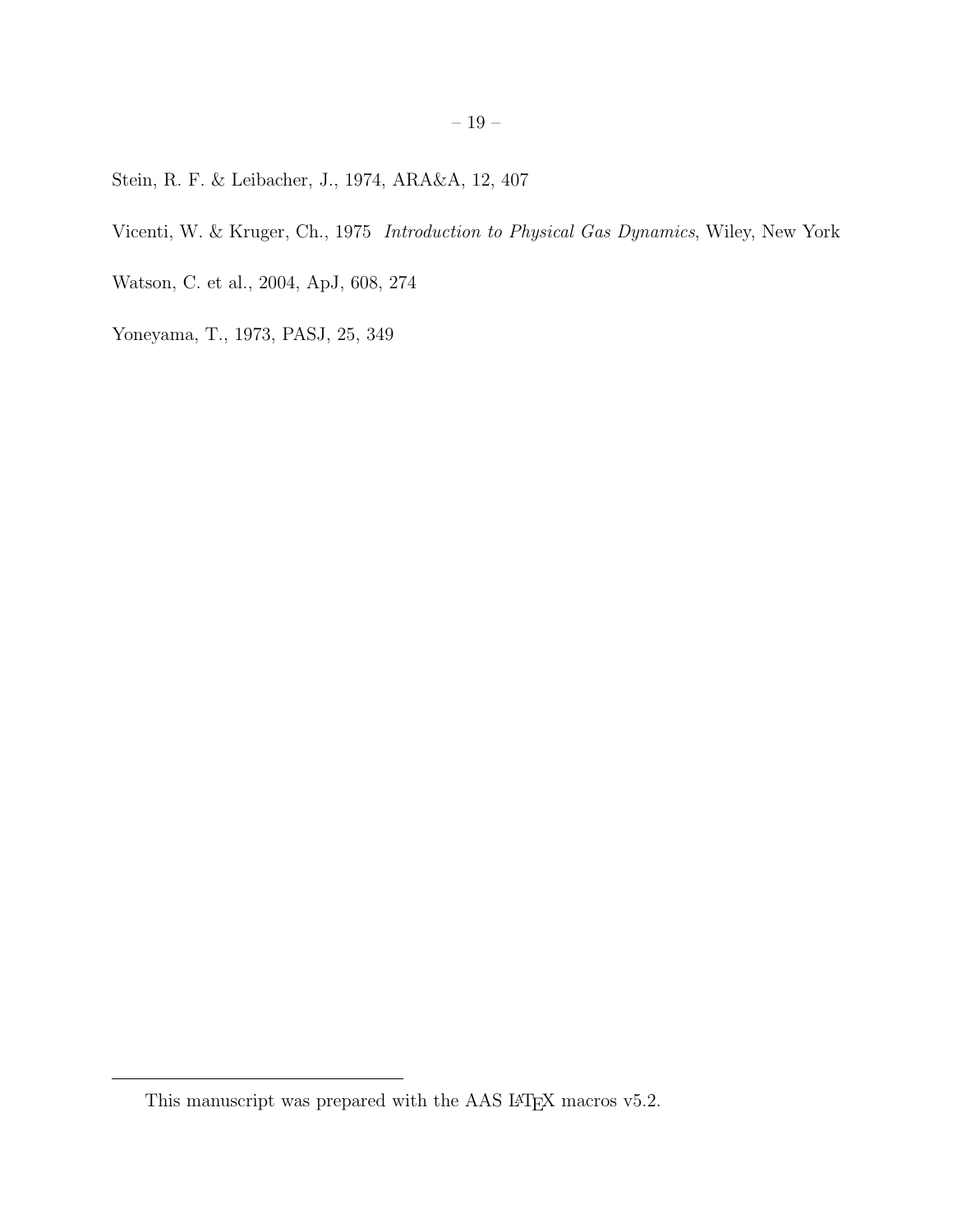

Fig. 1.— **1a.** The damping per unit wave length  $2\pi k_i/k_r$  as a function of temperature for three different values of the dimensionless frequency  $\omega \tau = 10^{-1}$  (dash line), 1 (thick line ) and 10 (point line). **1b.** The phase velocity  $v_{ph}/c_T$  normalized to the isothermal sound speed  $c_T$  (=  $\sqrt{p_0/\rho_0}$ ) as a function of temperature for three different values of the dimensionless frequency  $\omega \tau = 10^{-1}$  (dash line), 1 (thick line) and 10 (point line). 1c. The damping per unit wave length  $2\pi k_i/k_r$  as a function of the dimensionless frequency for three different values of the temperature  $\log T = 4.04$  (dash line),  $\log T = 4.16$  (thick line) and  $\log T = 4.28$ , point lines). **1d.** The phase velocity  $v_{ph}/c_T$  normalized to the isothermal sound speed as a function of the dimensionless frequency for three different values of the temperature  $\log T = 4.04$  (dash line),  $\log T = 4.16$  (thick line) and  $\log T = 4.28$ , (point lines).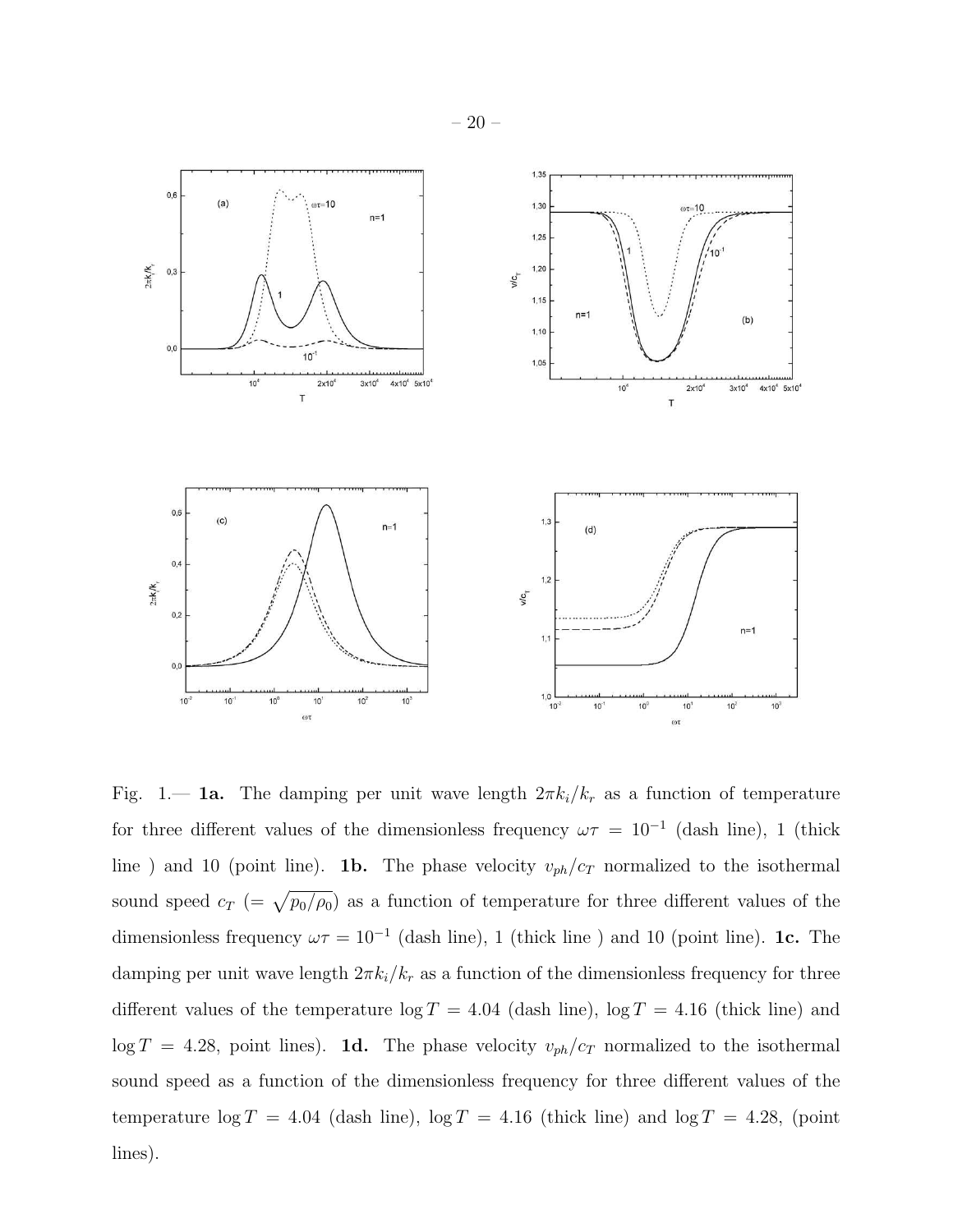

Fig. 2.— 2a. The equilibrium ionization  $\xi^*$  as a function of temperature  $T(K)$  and density n (cm<sup>-3</sup>) for a photo-ionization rate  $\varsigma = 5 \times 10^{-13}$ s<sup>-1</sup> (In Fig. 2a, the red color refers to temperatures close to  $5.000\ K$ , and the magenta color refers to the highest temperatures of the order of the 30.000 K). 2b. The equilibrium ionization  $\xi^*$  in a 3D plot as a function of the density  $n(cm^{-3})$  and the ionization rate  $\varsigma(s^{-1})$  for a fixed value of temperature (log T = 4.16K), and where the color palette indicates the values of the density, i.e. red color refers to *n* around zero, and magenta color indicates values of the density *n* close to 100  $(cm<sup>-3</sup>)$ .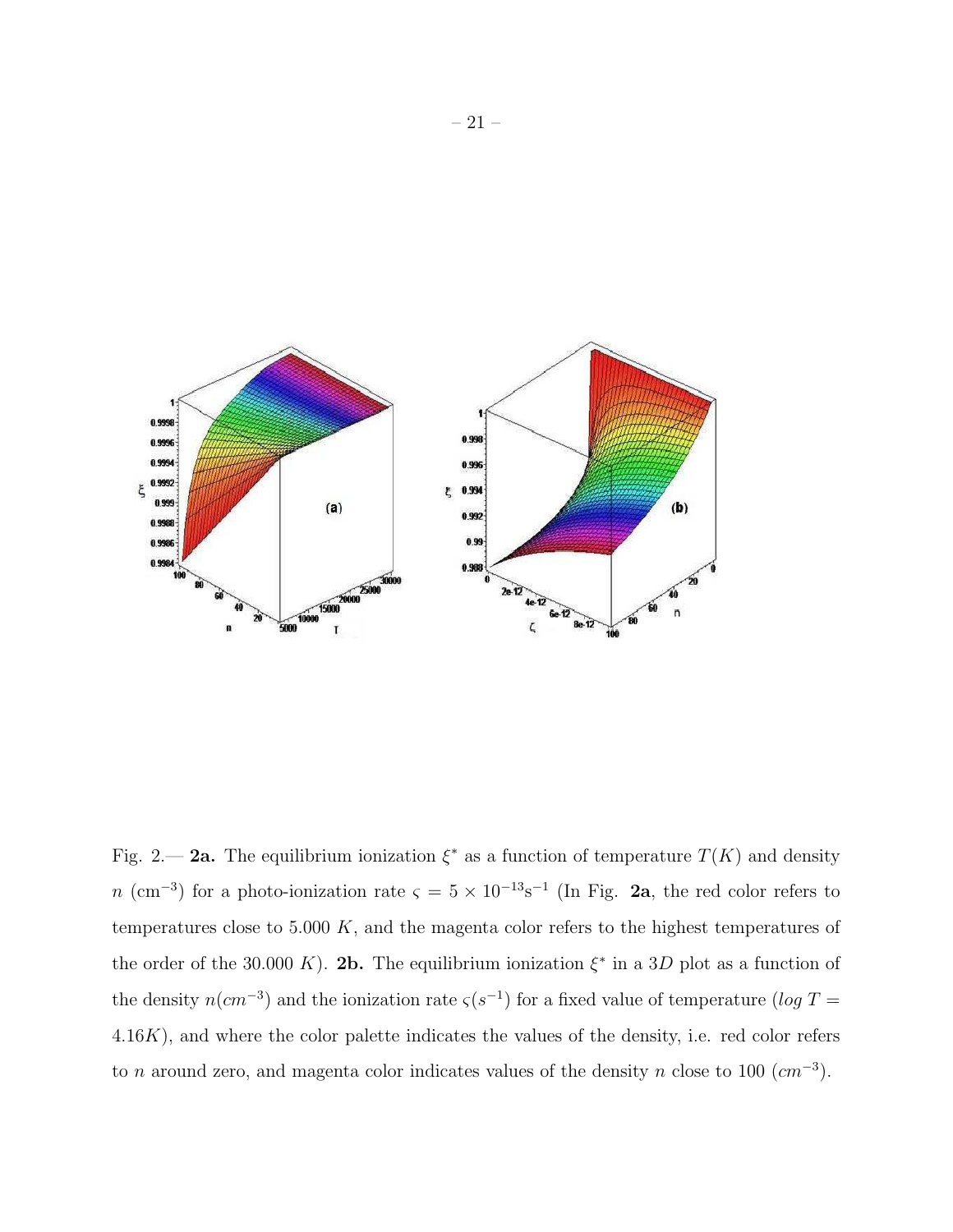

Fig.  $3$ — 3a. As Fig.(1a) for a photo-ionized gas with a rate given by the expression [\(32\)](#page-10-0) and  $\zeta = 5 \times 10^{-13}$ s<sup>-1</sup>. **3b.** As Fig.(**1b**) for a photo-ionized gas with a rate given by the expression [\(32\)](#page-10-0) and  $\zeta = 5 \times 10^{-13} \text{s}^{-1}$ . **3c.** As Fig. (1c) for  $\zeta = 5 \times 10^{-13} \text{s}^{-1}$ . **3d.** As Fig. (1d) for  $\varsigma = 5 \times 10^{-13}$ s<sup>-1</sup>.